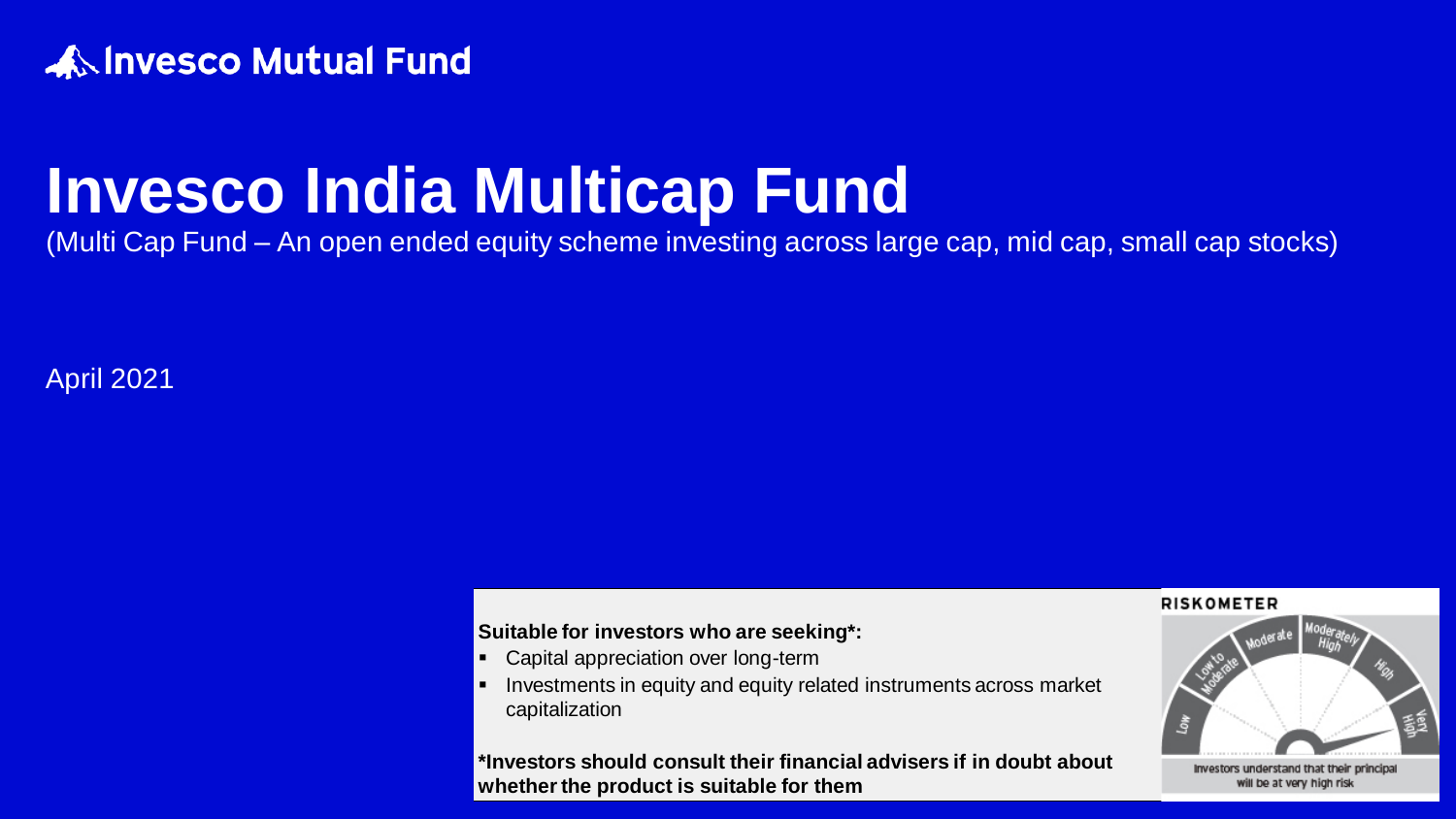# **Equity Markets are cyclical – performance varies between their components**

**Data as at 30 April 2021**

|                                                   | <b>Last 1 Year</b><br><b>Returns</b> | <b>Last 3 Year</b><br><b>Returns</b> | <b>Last 5 Year</b><br><b>Returns</b> |
|---------------------------------------------------|--------------------------------------|--------------------------------------|--------------------------------------|
| Large Cap<br>Nifty 50 TRI                         | 49.89%                               | 12.22%                               | 14.70%                               |
| Mid Cap<br>Nifty Midcap 150 TRI Index             | 78.70%                               | 9.82%                                | 17.06%                               |
| Small Cap<br>Nifty Smallcap 250 TRI Index         | 102.54%                              | 3.84%                                | 12.51%                               |
| Multicap<br>Nifty 500 Multicap 50:25:25 TRI Index | 68.73%                               | 9.19%                                | 14.88%                               |

Source: MFIE; Data as on April 30, 2021.

Disclaimer: The above returns of Large cap, Mid cap, Small cap and Mutlicap Benchmark Indices are for the illustration purpose only and for explaining how the performance dynamics changes across different market capitalization over different time frame due to various factors and should not be construed as scheme returns or promise on minimum returns and safeguard of capital. For performance details of the scheme, please refer slide 7. Invesco Asset Management (India) Private Limited/Invesco Mutual Fund is not guaranteeing or promising or forecasting any returns.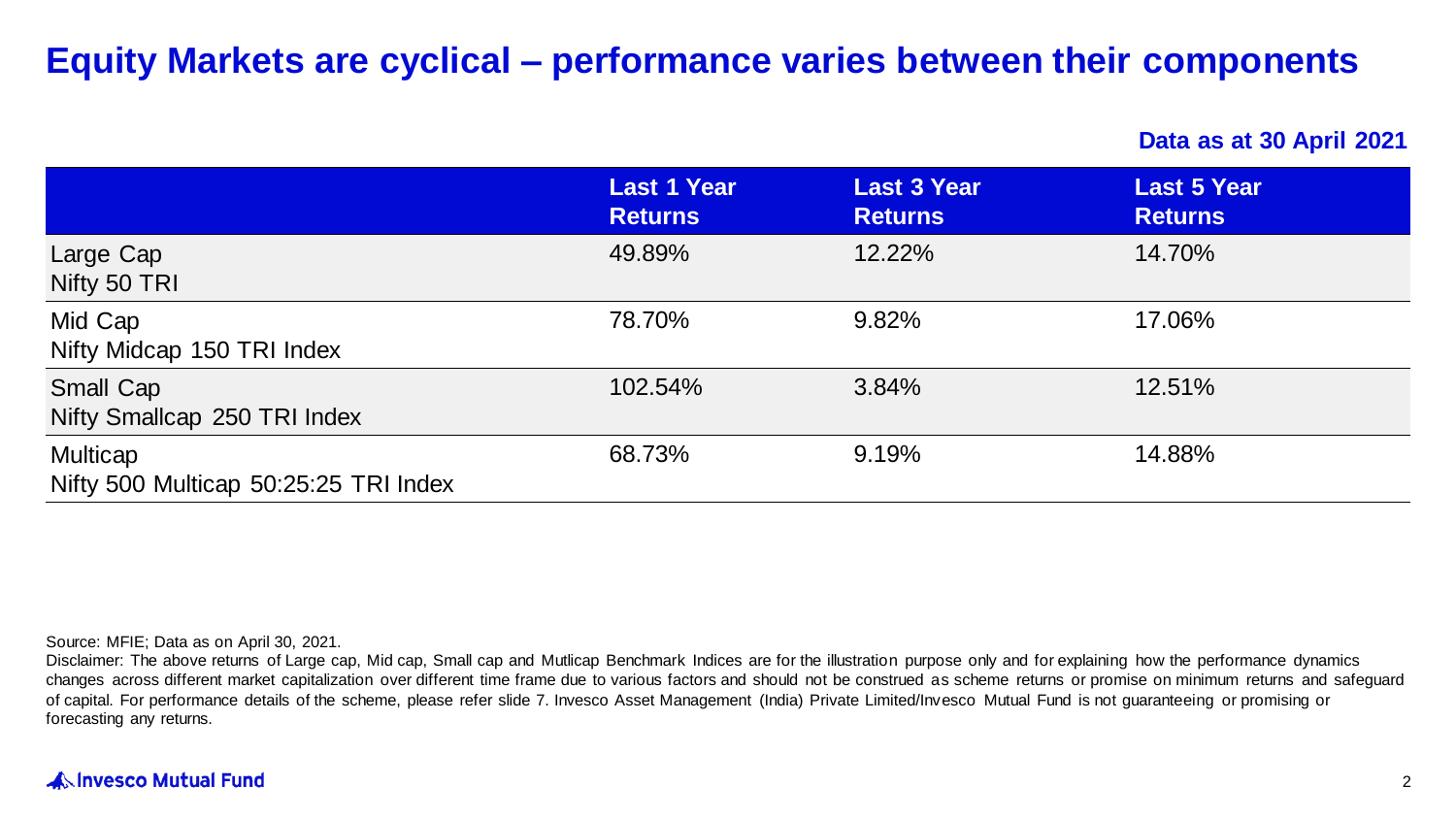# **…so does risks, which tends to vary between different market caps**

**Data as at 30 April 2021**

| <b>Standard Deviation</b>                         | 1 Year | 3 Year | 5 Year |
|---------------------------------------------------|--------|--------|--------|
| Large Cap<br>Nifty 50 TRI                         | 19.62% | 21.80% | 18.25% |
| Mid Cap<br>Nifty Midcap 150 TRI Index             | 18.80% | 20.82% | 18.36% |
| Small Cap<br>Nifty Smallcap 250 TRI Index         | 19.68% | 21.64% | 19.69% |
| Multicap<br>Nifty 500 Multicap 50:25:25 TRI Index | 18.05% | 20.45% | 17.70% |

Source: MFIE. Risk denoted by Standard Deviation; Data as on April 30, 2021.

Risk is represented by standard deviation. Risk is calculated based on daily returns and is annualized. Standard deviation is a statistical measure of the range of an investment's performance. The above simulation is for illustration purpose only and should not be construed as a promise on minimum returns and safeguard of capital. Invesco Asset Management (India) Private Limited/Invesco Mutual Fund is not guaranteeing or forecasting any returns.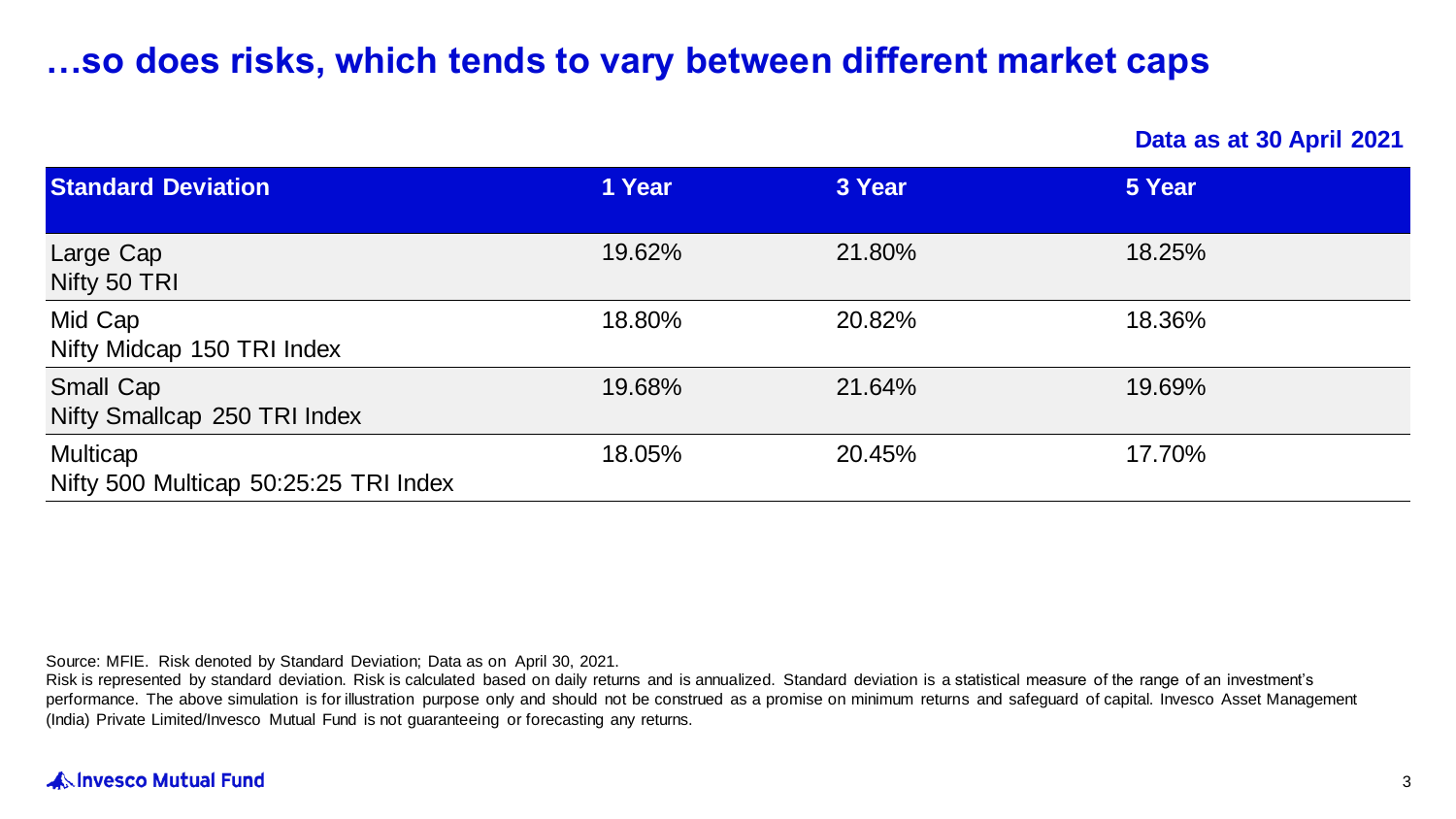### **Choosing between large, mid and small caps can be tricky as each have their unique attributes**

- Large Cap Leaders across businesses, more stable and resilient in tough economic periods
- Mid caps High growth companies, potential to be tomorrow's large caps
- Small Caps Offer potential to scale, niche businesses. Also tend to be more volatile while offering higher returns

**Having a mix of large, mid and small caps in your portfolio is a good idea. Multi-cap funds are better placed to exploit market opportunities across large, mid and small cap companies**

Note: Large cap:  $1<sup>st</sup> - 100<sup>th</sup>$  company in terms of full market capitalization; Mid cap:  $101<sup>st</sup> - 250<sup>th</sup>$  company in terms of full market capitalization; Mid cap:  $10<sup>st</sup> - 250<sup>th</sup>$  company in terms o full market capitalization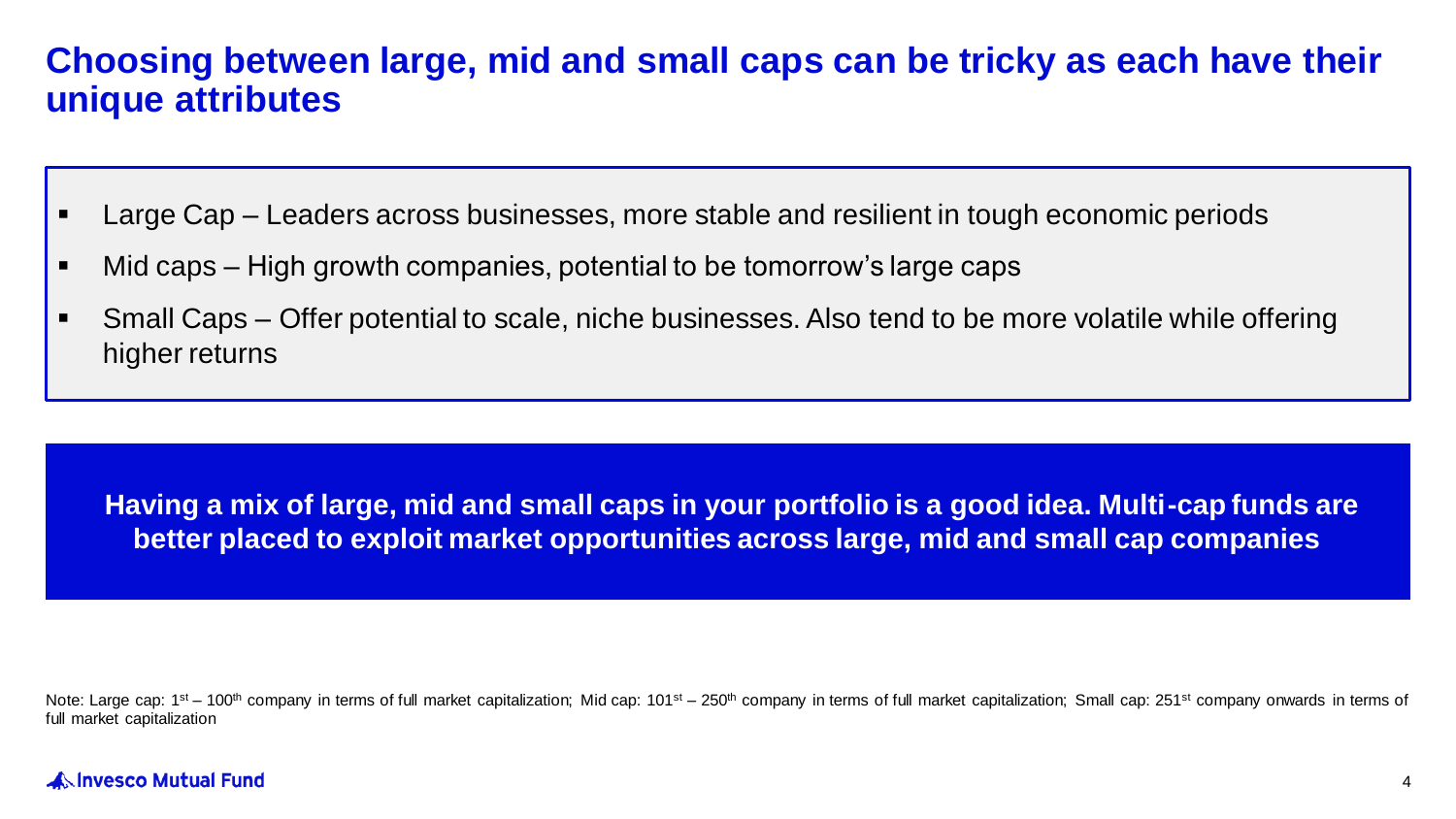# **Presenting**  Invesco India Multicap Fund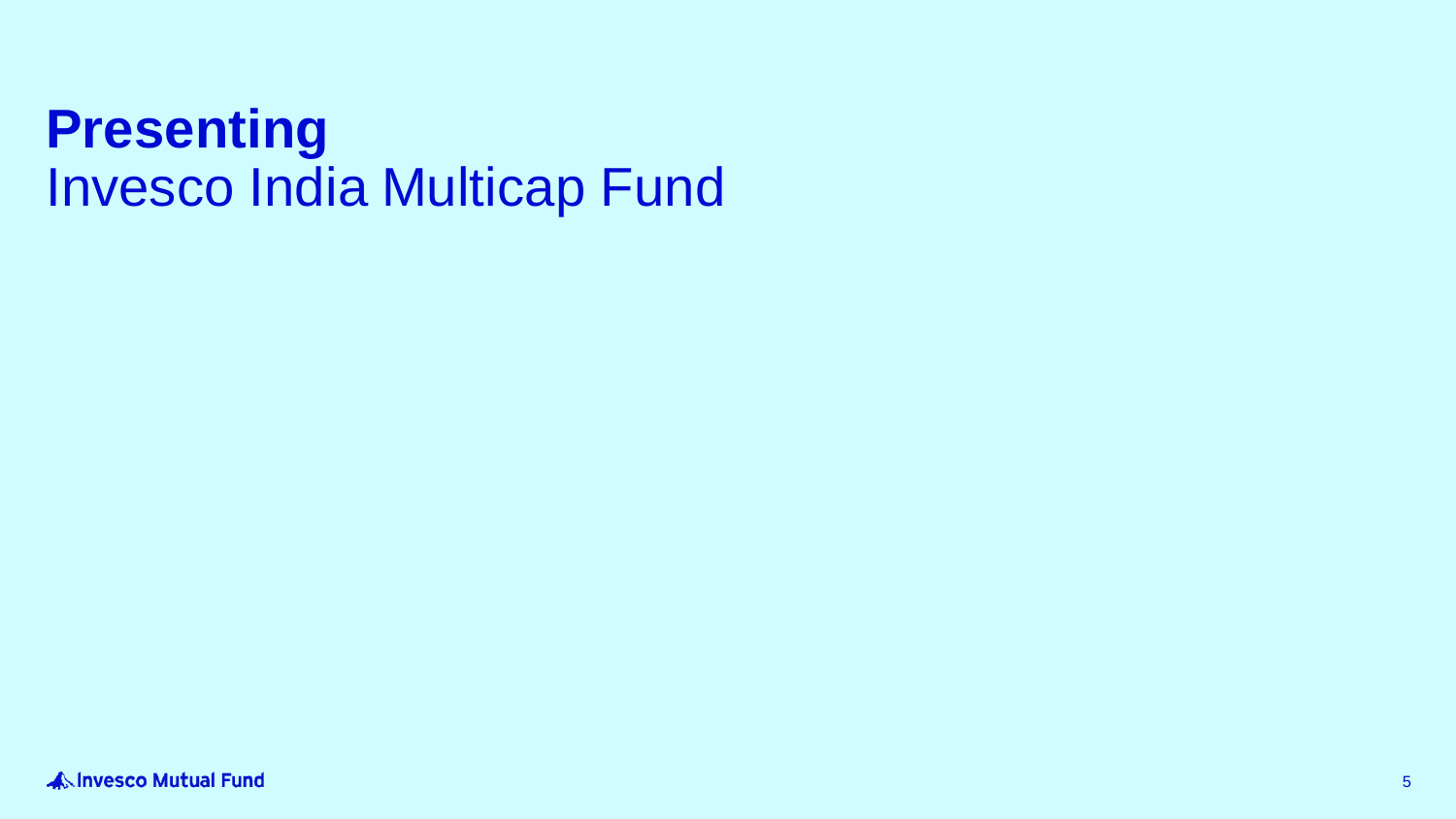### **Invesco India Multicap Fund**

Unwavering focus on the long term and willingness to back high conviction bets across large, mid and small cap companies across market conditions



Note: Stability of large caps based on risk/reward payoff and consistency of returns.

#### **ANINVESCO Mutual Fund**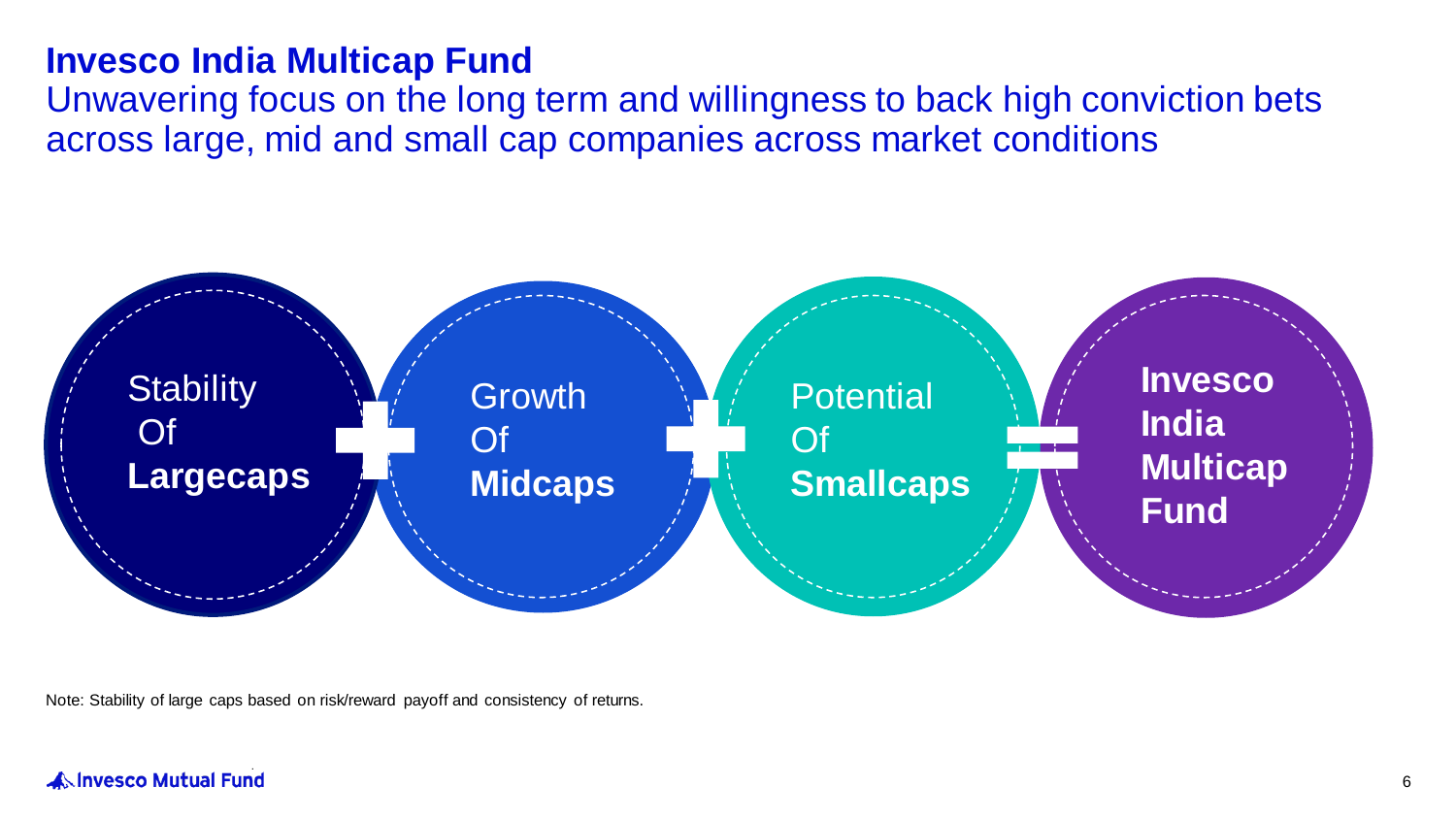# **Invesco India Multicap Fund** Right blend of large, mid and smallcap stocks in its portfolio

**Market cap allocation of Invesco India Multicap Fund**



Source: Invesco Asset management (India). As per SEBI Circular dated October 6, 2017. Largecap companies means 1st - 100th company in terms of full market capitalization, mid cap companies mean 101st - 250th company in terms of full market capitalization and Small Cap companies mean 251st company onwards in terms of full market capitalization or such other companies as may be specified by SEBI from time to time. The market capitalization is based on an average full market capitalization of a stock for previous six months on all the stock

### **ANINVESCO Mutual Fund**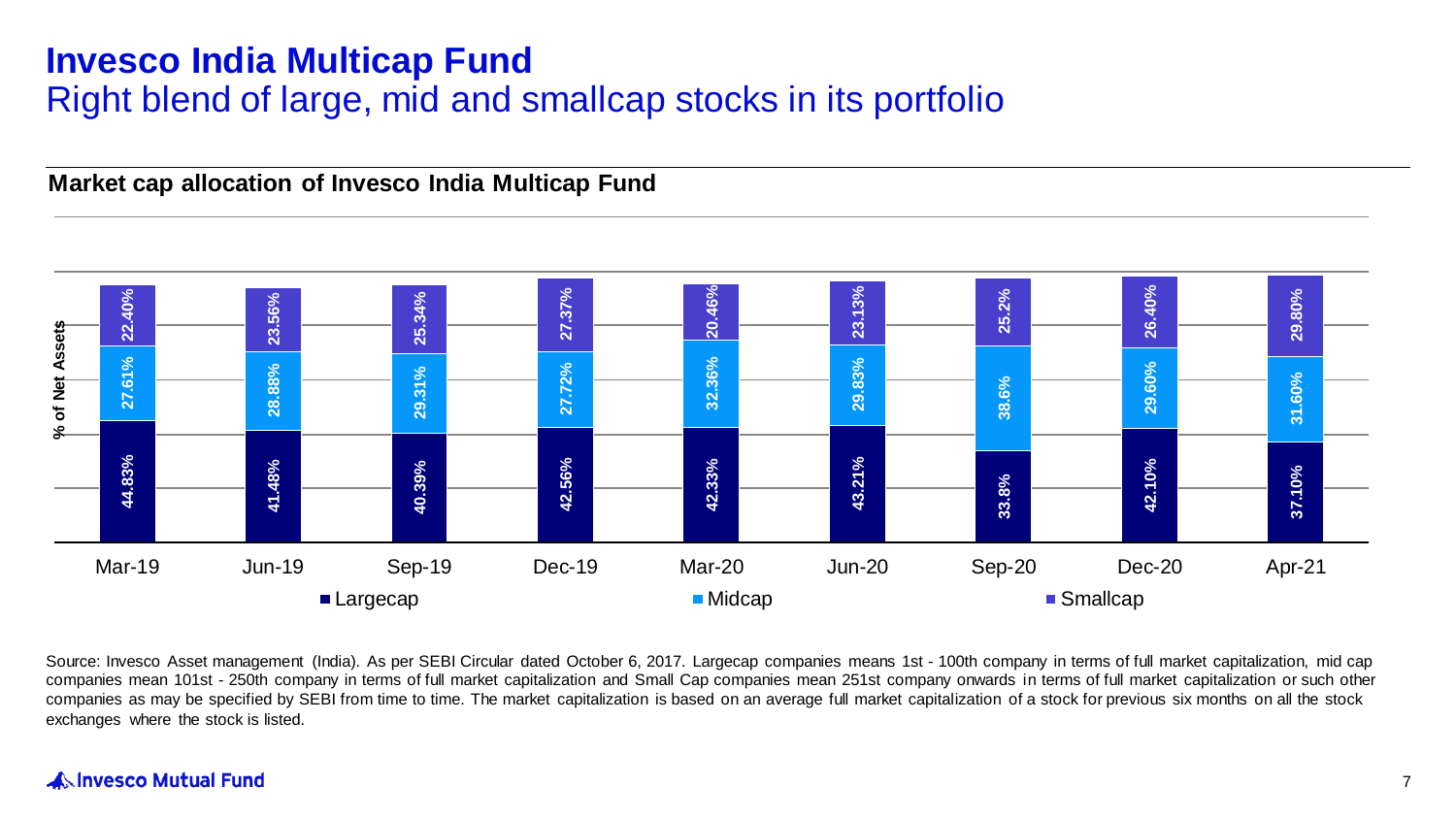# **Performance track record of over 10 years**

#### **Performance as on April 30, 2021 Fund Managers: Pranav Gokhale and Amit Nigam**

| <b>Period</b>                              |                                              | <b>Returns (%) CAGR</b>           |                                       | Value of Rs. 10,000/- invested               |                                   |                                       |  |
|--------------------------------------------|----------------------------------------------|-----------------------------------|---------------------------------------|----------------------------------------------|-----------------------------------|---------------------------------------|--|
|                                            | <b>Invesco India Multicap</b><br><b>Fund</b> | <b>Benchmark</b>                  | <b>Additional</b><br><b>Benchmark</b> | <b>Invesco India Multicap</b><br><b>Fund</b> | <b>Benchmark</b>                  | <b>Additional</b><br><b>Benchmark</b> |  |
|                                            |                                              | Nifty500 Multicap<br>50:25:25 TRI | Nifty 50 TRI                          |                                              | Nifty500 Multicap<br>50:25:25 TRI | Nifty 50 TRI                          |  |
| 1 Year                                     | 52.07%                                       | 68.73%                            | 49.89%                                | 15,207                                       | 16,873                            | 14,989                                |  |
| 3 Years                                    | 7.00%                                        | 9.19%                             | 12.22%                                | 12,252                                       | 13,020                            | 14,135                                |  |
| 5 Years                                    | 13.02%                                       | 14.88%                            | 14.70%                                | 18,455                                       | 20,022                            | 19,869                                |  |
| 7 Years                                    | 16.43%                                       | 15.67%                            | 13.20%                                | 29,030                                       | 27,723                            | 23,839                                |  |
| 10 Years                                   | 16.05%                                       | 12.58%                            | 11.15%                                | 44,361                                       | 32,736                            | 28,806                                |  |
| <b>Since Inception</b><br>(17 March, 2008) | 15.07%                                       | 12.37%                            | 10.70%                                | 63,170                                       | 46,235                            | 37,968                                |  |
| <b>SIP Returns (XIRR)</b>                  |                                              | <b>Fund</b>                       | <b>BM</b>                             | Add. BM                                      |                                   |                                       |  |
| 1 Year                                     |                                              | 54.60%                            | 66.95%                                | 47.36%                                       | Rs. 1 lac lumpsum                 |                                       |  |
| 3 Years                                    |                                              | 19.40%                            | 22.48%                                | 18.52%                                       | invested in the                   |                                       |  |
| 5 Years                                    |                                              | 13.22%                            | 15.34%                                | 14.98%                                       | scheme since                      |                                       |  |
| 7 Years                                    |                                              | 12.43%                            | 13.90%                                | 13.23%                                       |                                   | inception has grown to                |  |
| 10 Years                                   |                                              | 15.91%                            | 14.89%                                | 13.24%                                       | <b>Rs. 6.3 lacs</b>               |                                       |  |

Since Inception (17 March, 2008)

**Past performance may or may not be sustained in future.** The performance details provided herein are of existing plan (non - direct plan) – Growth Option. Different plans have different<br>expense structure. For calculating periods not available as the Scheme was close-ended and re-opened for purchase on March 18, 2011, first SIP installment is taken as April 1, 2011. SIP returns calculated based on Rs<br>10,000 invested on the first business da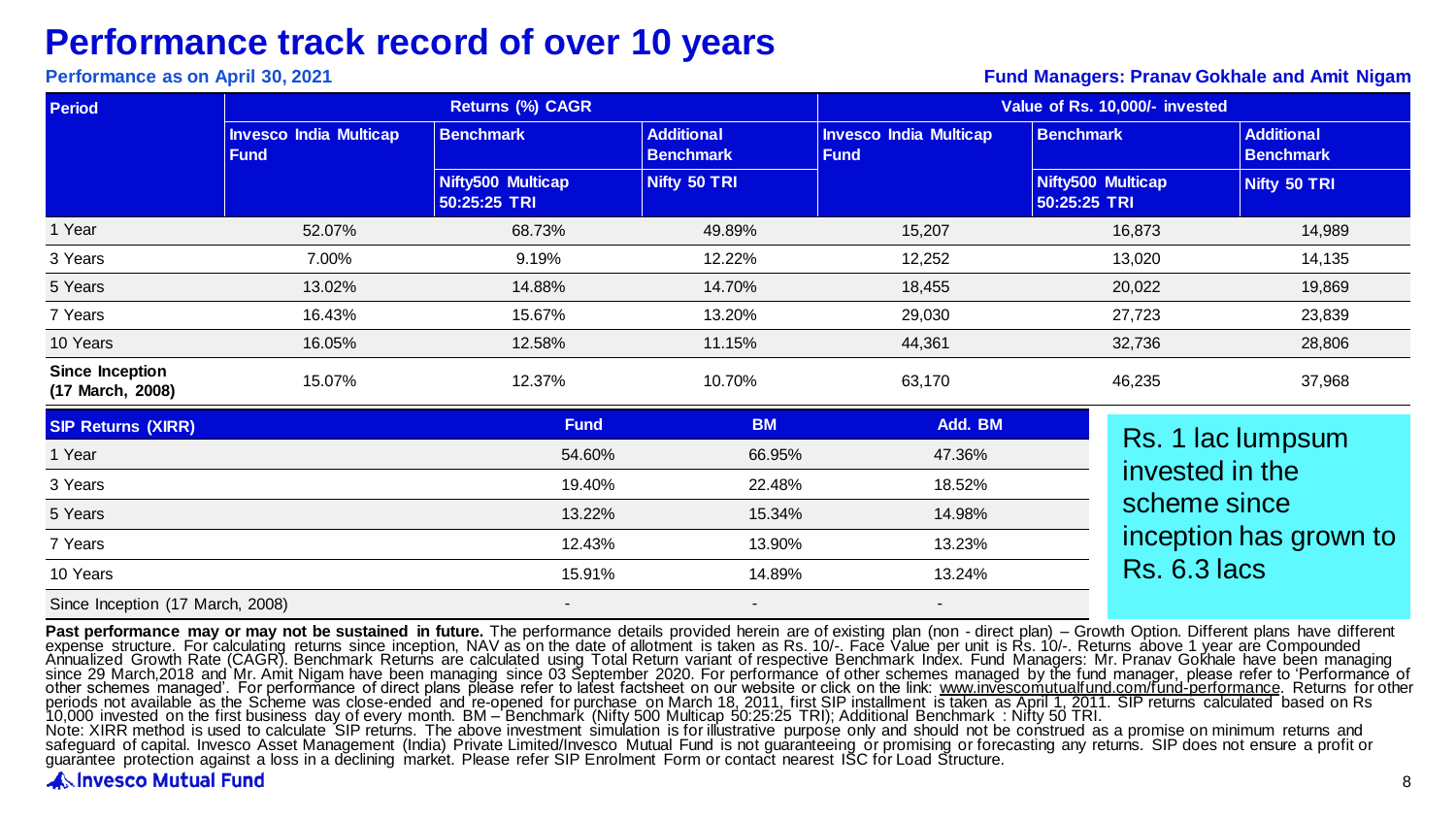# **With focus on generating consistent performance over long periods**



#### **Daily Rolling Returns of the Scheme**

#### **Past performance may or may not be sustained in future**.

Data as on April 30, 2021. Source: MFIE. The rolling returns are based on Reg Growth NAV of Invesco India Multicap Fund and are calculated on a daily basis for various time frames. Returns are Compounded Annualised Growth Rate (CAGR). Avg: Average; Min: Minimum; Max: Maximum. 1-year date range: April 30, 2010 - April 30, 2021, 3 years date range: April 30, 2012 – April 30, 2021, 5 years date range: April 30, 2016 – April 30, 2021. BM: Benchmark. The scheme benchmark is Nifty 500 Multicap 50:25:25 TRI Index The above simulation is for illustration purpose only and should not be construed as a promise on minimum returns and safeguard of capital. Invesco Asset Management (India) Private Limited /Invesco Mutual Fund is not guaranteeing or promising or forecasting any returns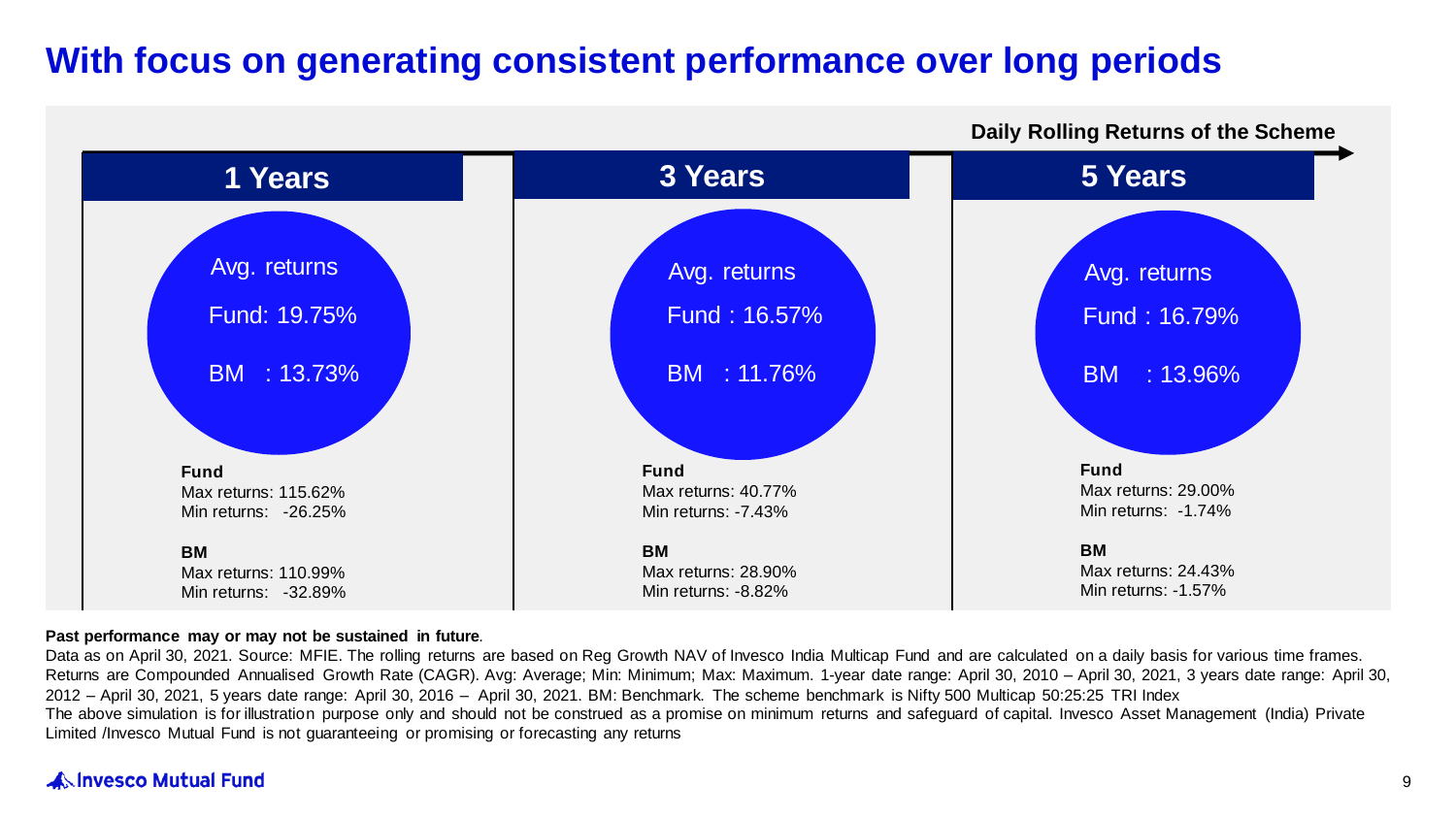# **Invesco India Multicap Fund**  Investment Strategy & Portfolio Construction guidelines

- The fund adopts a diversified approach and invests across large, mid and small cap companies
- Emphasis on bottom up approach to select stocks across the market capitalization range with focus on long term growth with no sector bias
- While retaining its flexibility, the fund maintains exposure in the range
	- Large cap companies : 25% 50%
	- Midcap & Smallcap companies : 50% 75% (minimum 25% in midcaps and minimum 25% in smallcaps)
- The fund will hold around 30–50 stocks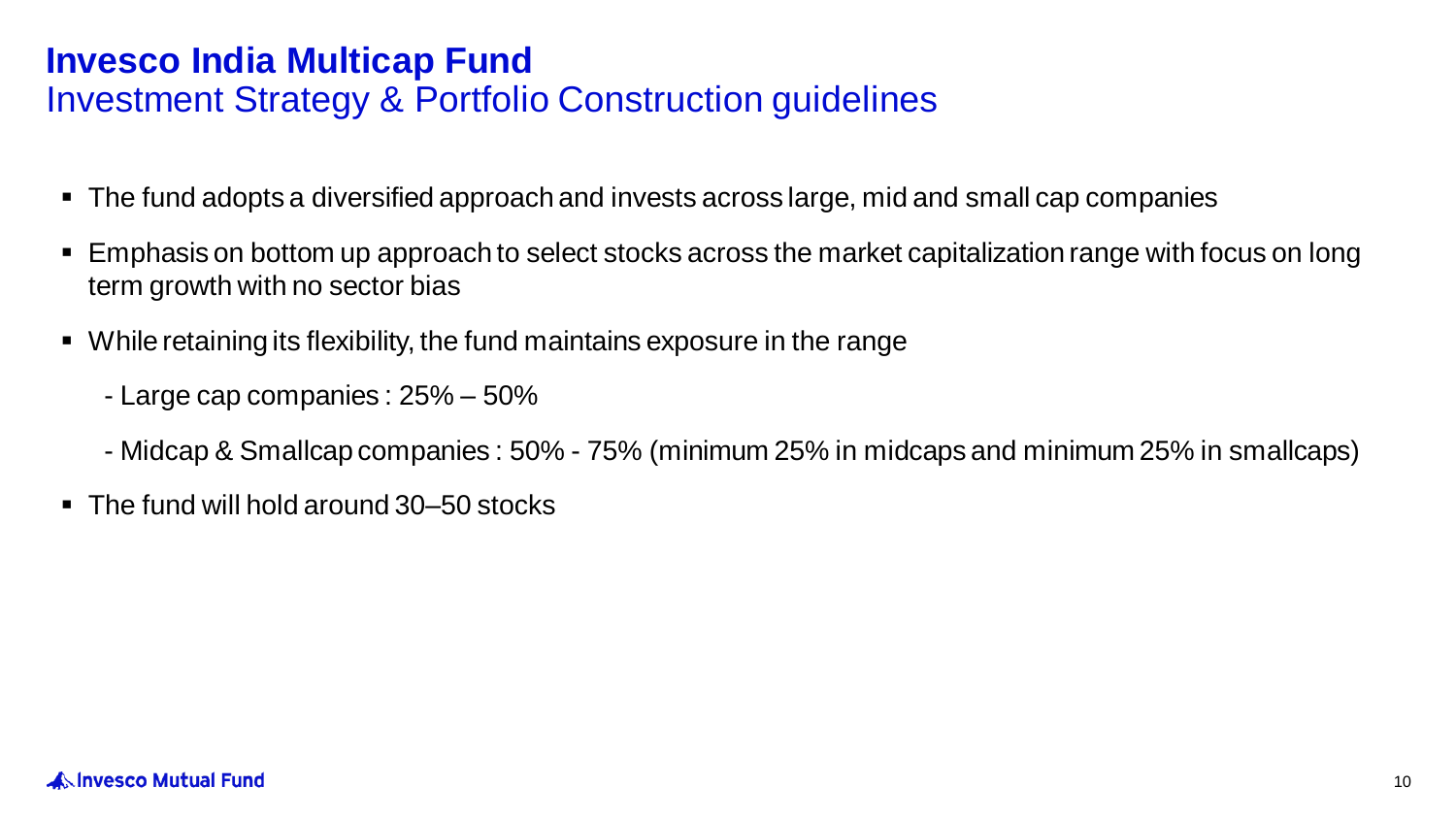# **Current Portfolio Positioning**

| 37.10%<br><b>Large Caps</b>        | • Preference for established companies with industry leading<br>margins/ return on equity                                                                            | <b>ICICI Bank Ltd</b><br>$\blacksquare$<br><b>Axis Bank Ltd</b><br>п.<br><b>State Bank of India</b><br>п. |
|------------------------------------|----------------------------------------------------------------------------------------------------------------------------------------------------------------------|-----------------------------------------------------------------------------------------------------------|
| 31.60%<br><b>Mid Caps</b>          | • Companies which continue to sustain high growth rates<br><b>Beneficiaries of high operating leverage</b><br>• Valuations justifying the risk/ reward pay off       | • Vinati Organics Ltd<br>• Mphasis Ltd<br>. Whirlpool of India Ltd.                                       |
| <b>29.80%</b><br><b>Small Caps</b> | • Focus on identifying companies with scalable business models<br>with entrepreneurial focus<br>• Niche businesses in sunrise industries<br>Strong earnings momentum | <b>J.B Chemicals &amp;</b><br>Pharma Ltd<br><b>Birla Corp Ltd</b><br><b>Birlasoft Ltd</b>                 |

Data as of April 30, 2021.

Disclaimer: The stocks referred above is as per the current holding by the Scheme and should not be construed as recommendations, advice to buy, sell or in any manner transact in the sector and neither should it be considered as Research Report from Invesco Asset Management (India) Private Limited and/or Invesco Mutual Fund. The Scheme may or may not have any present or future positions in these sectors.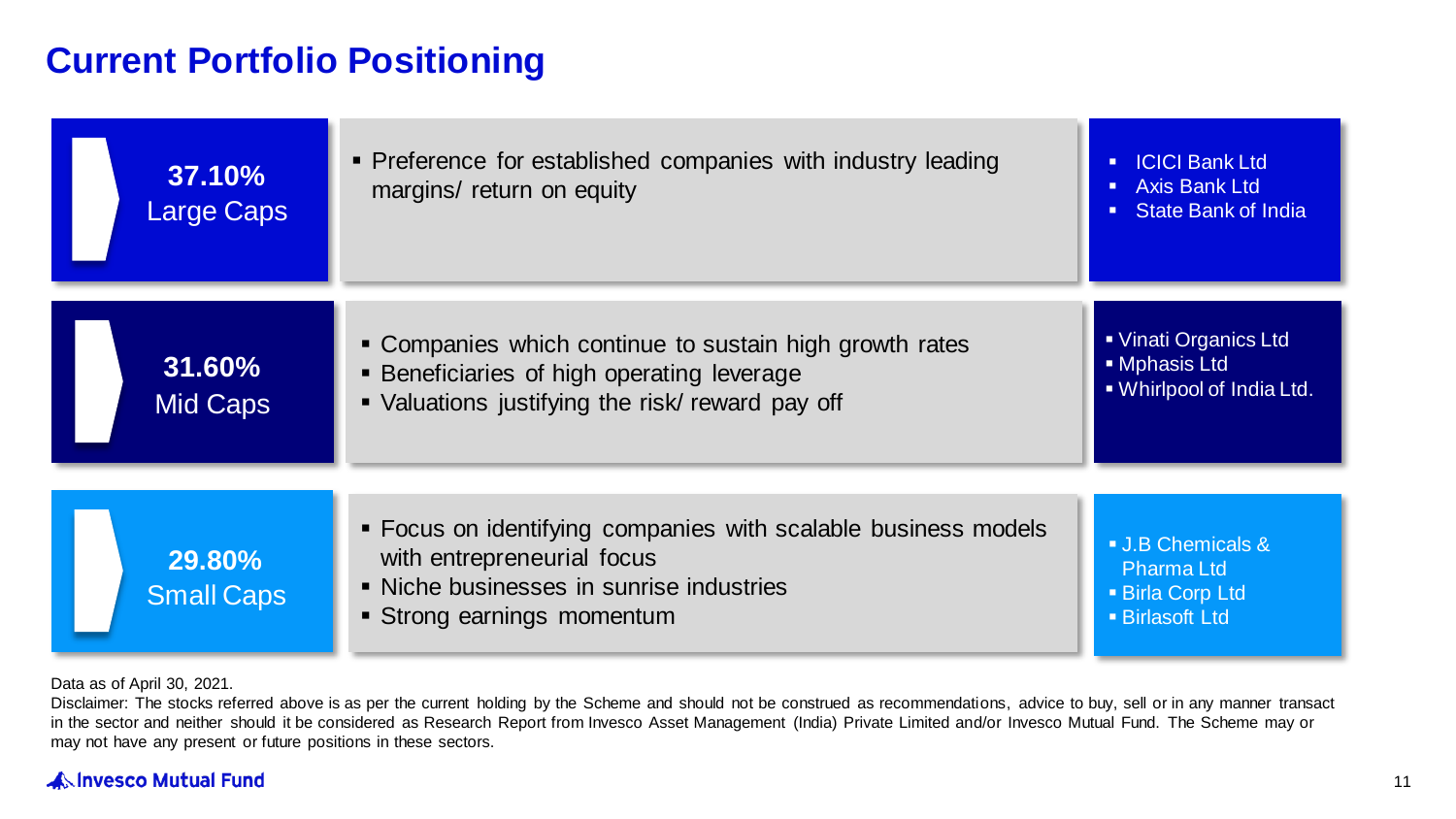# **Top 10 Holdings**

| <b>Top 10 Holdings</b>        | % of Net Assets |
|-------------------------------|-----------------|
| <b>ICICI Bank Limited</b>     | 7.32%           |
| Axis Bank Limited             | 5.89%           |
| State Bank of India           | 3.29%           |
| Vinati Organics Ltd           | 3.23%           |
| <b>Mphasis Limited</b>        | 3.18%           |
| J.B. Chemicals & Pharma Ltd   | 2.91%           |
| Gland Pharma Ltd              | 2.80%           |
| Whirlpool of India Limited    | 2.78%           |
| <b>Bharat Electronics Ltd</b> | 2.72%           |
| Minda Industries Ltd          | 2.52%           |
| <b>Total</b>                  | 36.64%          |

**Past performance may or may not be sustained in future.** Portfolio data as on April 30, 2021.

| <b>INISH NAUVS</b>                                                                                                                                                                                                                                   | <u>ı unu</u> | <b>Dellutiliai</b> n<br>Index <sup>^</sup> |
|------------------------------------------------------------------------------------------------------------------------------------------------------------------------------------------------------------------------------------------------------|--------------|--------------------------------------------|
| <b>Standard Deviation (Monthly)</b>                                                                                                                                                                                                                  | 6.97%        | 7.21%                                      |
| Beta                                                                                                                                                                                                                                                 | 0.95         | 1.00                                       |
| $R - Squared$                                                                                                                                                                                                                                        | 0.96         | 1.00                                       |
| <b>Past performance may or may not be sustained in future.</b> *Risk ratios based on 3<br>years, monthly data history. (Risk-free rate of 3.43% based on overnight MIBOR). Data<br>as on April 30, 2021. Benchmark - Nifty 500 Multicap 50:25:25 TRI |              |                                            |
| Total no. of holdings                                                                                                                                                                                                                                |              | 48                                         |
| <b>Highest Market Cap</b>                                                                                                                                                                                                                            |              | Rs. 415,418 crs                            |
| Lowest Market Cap                                                                                                                                                                                                                                    |              | Rs. 2,068 crs                              |
| Weighted Average Market Cap                                                                                                                                                                                                                          |              | Rs. 86,899 crs                             |

**Risk Ratios\* Fund Benchmark** 

**A Invesco Mutual Fund**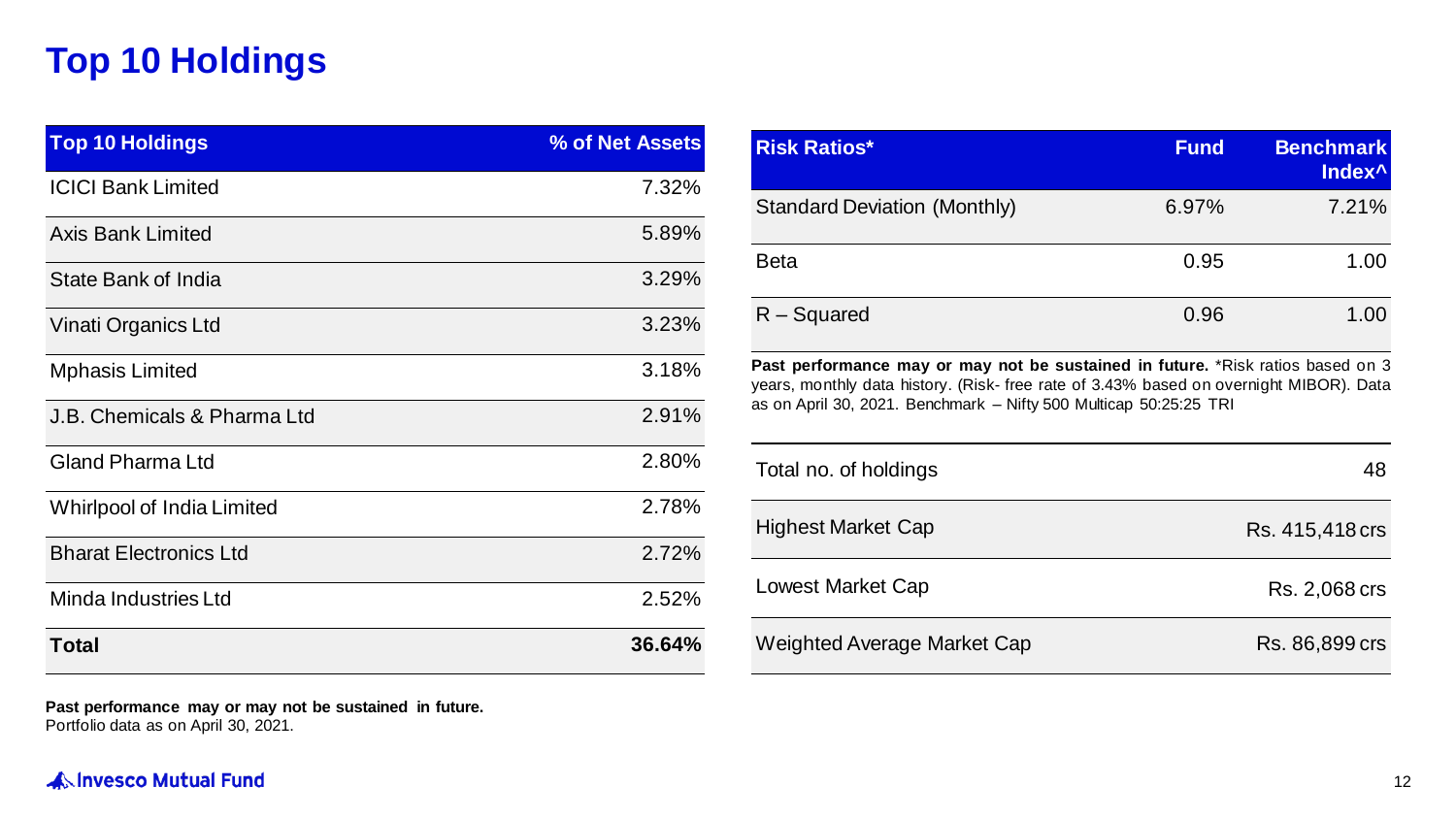# **Sectoral positioning which is an outcome of stock selection**

| <b>Sector</b>                 | <b>Portfolio Weight (%)</b> |
|-------------------------------|-----------------------------|
| <b>Financials</b>             | 25.4%                       |
| <b>Consumer Discretionary</b> | 19.3%                       |
| Industrials                   | 17.0%                       |
| <b>Materials</b>              | 12.3%                       |
| Information Technology        | 10.7%                       |
| <b>Health Care</b>            | 9.4%                        |
| <b>Consumer Staples</b>       | 2.8%                        |
| <b>Real Estate</b>            | 1.7%                        |

Data as of April 30, 2021.

Source: Bloomberg. Based on Global Industry Classification Standard (GICS) Sector classification. The sectors referred above should not be construed as recommendations from Invesco Asset Management (India) Private Limited and/or Invesco Mutual Fund. The Scheme may or may not have any present or future positions in these sectors

### A Invesco Mutual Fund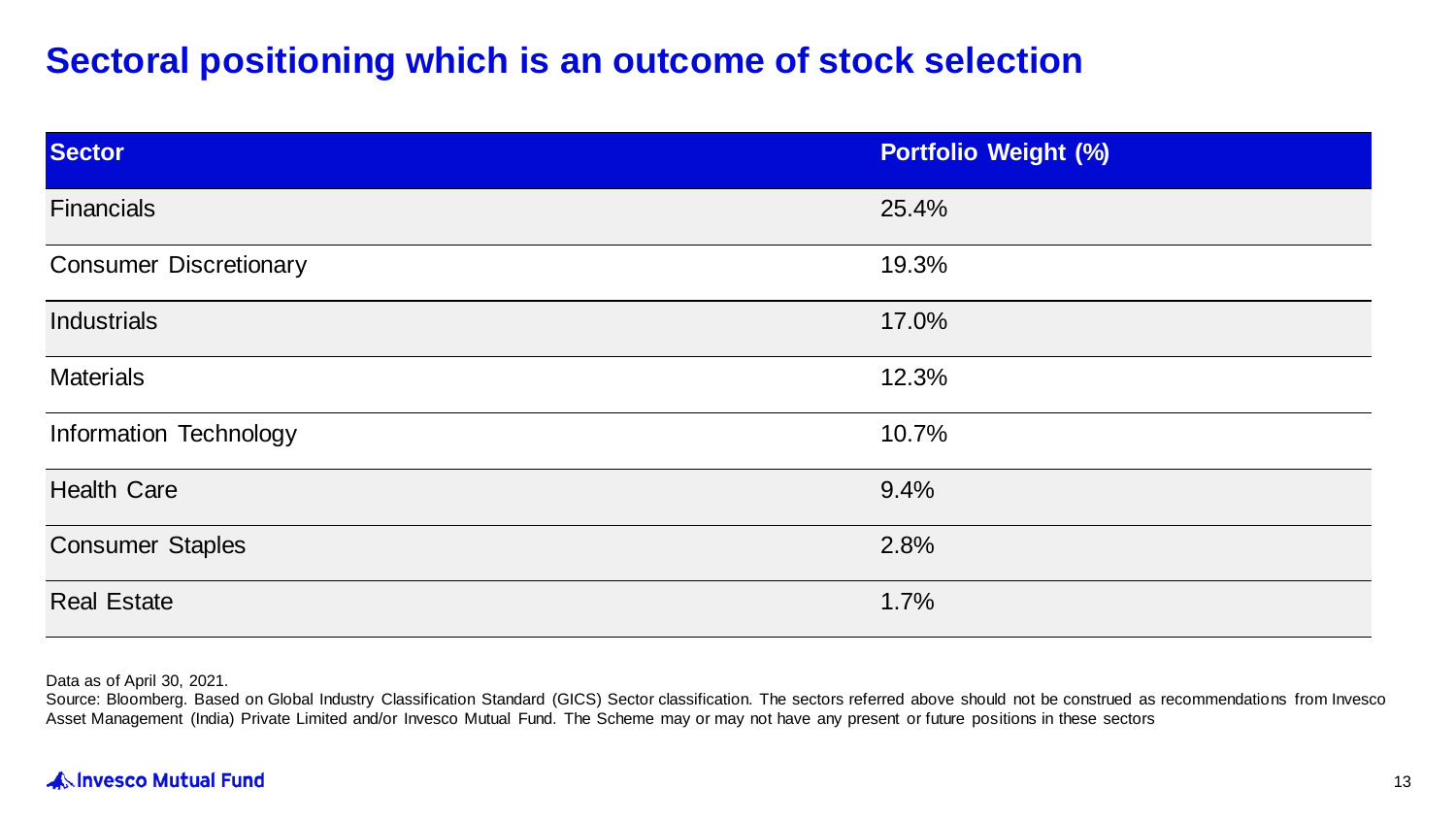# **Key facts**

| Type of the scheme                                                 |                                                                     | Multi Cap Fund - An open-ended equity scheme investing across large cap, mid cap, small cap stocks                                                                                                                                                                                                                                                                                                                                                                                                                                                                         |                                                    |                     |  |  |  |  |
|--------------------------------------------------------------------|---------------------------------------------------------------------|----------------------------------------------------------------------------------------------------------------------------------------------------------------------------------------------------------------------------------------------------------------------------------------------------------------------------------------------------------------------------------------------------------------------------------------------------------------------------------------------------------------------------------------------------------------------------|----------------------------------------------------|---------------------|--|--|--|--|
| Category                                                           | Multi Cap Fund                                                      |                                                                                                                                                                                                                                                                                                                                                                                                                                                                                                                                                                            |                                                    |                     |  |  |  |  |
| <b>Investment Objective</b>                                        |                                                                     | To generate capital appreciation by investing predominantly in Equity and Equity Related Instruments across market capitalization                                                                                                                                                                                                                                                                                                                                                                                                                                          |                                                    |                     |  |  |  |  |
| <b>Asset Allocation</b>                                            | <b>Type of Instruments</b>                                          |                                                                                                                                                                                                                                                                                                                                                                                                                                                                                                                                                                            | <b>Indicative Allocations</b><br>(% of net assets) | <b>Risk Profile</b> |  |  |  |  |
|                                                                    |                                                                     | Equity and Equity Related Instruments out of which:                                                                                                                                                                                                                                                                                                                                                                                                                                                                                                                        | 75-100%                                            | High                |  |  |  |  |
|                                                                    | a. Largecap Companies                                               |                                                                                                                                                                                                                                                                                                                                                                                                                                                                                                                                                                            | $25 - 50%$                                         | High                |  |  |  |  |
|                                                                    | b. Midcap companies                                                 |                                                                                                                                                                                                                                                                                                                                                                                                                                                                                                                                                                            | $25 - 50%$                                         | High                |  |  |  |  |
|                                                                    | c. Smallcap companies                                               |                                                                                                                                                                                                                                                                                                                                                                                                                                                                                                                                                                            | $25 - 50%$                                         | High                |  |  |  |  |
|                                                                    | Debt & Money Market Instruments                                     |                                                                                                                                                                                                                                                                                                                                                                                                                                                                                                                                                                            | $0 - 25%$                                          | Low to medium       |  |  |  |  |
|                                                                    |                                                                     | Debt instruments may include securitized debt up to 25% of the net assets of the Scheme. The Scheme will not invest in foreign securitized debt. The Scheme may use derivatives for the purposes as may be permitted from<br>time to time. The maximum derivative position will be restricted to 50% of the net assets of the Scheme. The cumulative gross exposure through equity, debt and derivative positions shall not exceed 100% of the net assets<br>of the Scheme, subject to provisions of SEBI circular dated August 18, 2010 w.r.t. investment in derivatives. |                                                    |                     |  |  |  |  |
| <b>Minimum Application</b><br>Amount                               |                                                                     | Rs. 1,000/- per application and in multiples of Re. 1 thereafter.<br>For Systematic Investment Plan (SIP):                                                                                                                                                                                                                                                                                                                                                                                                                                                                 |                                                    |                     |  |  |  |  |
|                                                                    | <b>Options</b>                                                      | <b>Minimum Amount</b>                                                                                                                                                                                                                                                                                                                                                                                                                                                                                                                                                      | <b>Minimum Installments</b>                        |                     |  |  |  |  |
|                                                                    | Rs. 500/- per month and in multiples of Rs. 1 thereafter<br>Monthly |                                                                                                                                                                                                                                                                                                                                                                                                                                                                                                                                                                            | 12                                                 |                     |  |  |  |  |
|                                                                    |                                                                     | Rs. 1,000/- or more per month and in multiples of Rs. 1 thereafter                                                                                                                                                                                                                                                                                                                                                                                                                                                                                                         | 6                                                  |                     |  |  |  |  |
|                                                                    | Quarterly                                                           | Rs. 1,500/- per quarter and in multiples of Rs. 1 thereafter                                                                                                                                                                                                                                                                                                                                                                                                                                                                                                               | $\overline{4}$                                     |                     |  |  |  |  |
| Plans <sup>^</sup> / Options (Applicable ·<br>to Direct Plan also) | Growth Option<br>$\blacksquare$                                     | Income Distribution cum capital withdrawal ('IDCW')<br>•IDCW Pavout<br>. DCW Reinvestment (if IDCW payable under dividend option is equal or less than Rs. 100/- then the IDCW would be compulsory reinvested)                                                                                                                                                                                                                                                                                                                                                             |                                                    |                     |  |  |  |  |
| Loads                                                              | Entry Load: Nil*<br>Exit Load:#                                     | . Nil - if upto 10% of Units allotted are redeemed / switched-out within 1 year from the date of allotment.<br>• 1% - for any redemption / switch-out in excess of 10% of units allotted within one year from the date of allotment.<br>. Nil - if units are redeemed or switched-out after 1 year from the date of allotment<br>Switch between the Plans under the Scheme: Nil                                                                                                                                                                                            |                                                    |                     |  |  |  |  |
| <b>Fund Manager</b>                                                |                                                                     | Mr. Pranav Gokhale and Mr. Amit Nigam                                                                                                                                                                                                                                                                                                                                                                                                                                                                                                                                      |                                                    |                     |  |  |  |  |
| <b>Benchmark</b>                                                   | Nifty500 Multicap 50:25:25 TRI                                      |                                                                                                                                                                                                                                                                                                                                                                                                                                                                                                                                                                            |                                                    |                     |  |  |  |  |
|                                                                    |                                                                     | Tricot Dlan will boye a lower expense ratio excluding distribution expenses, commission for distribution of Unite ate *The unfrant commission if any on investment made by the investor shall                                                                                                                                                                                                                                                                                                                                                                              |                                                    |                     |  |  |  |  |

"Direct Plan will have a lower expense ratio excluding distribution expenses, commission for distribution of Units etc. \*The upfront commission, if any, on investment made by the investor shall<br>be paid by the investor dire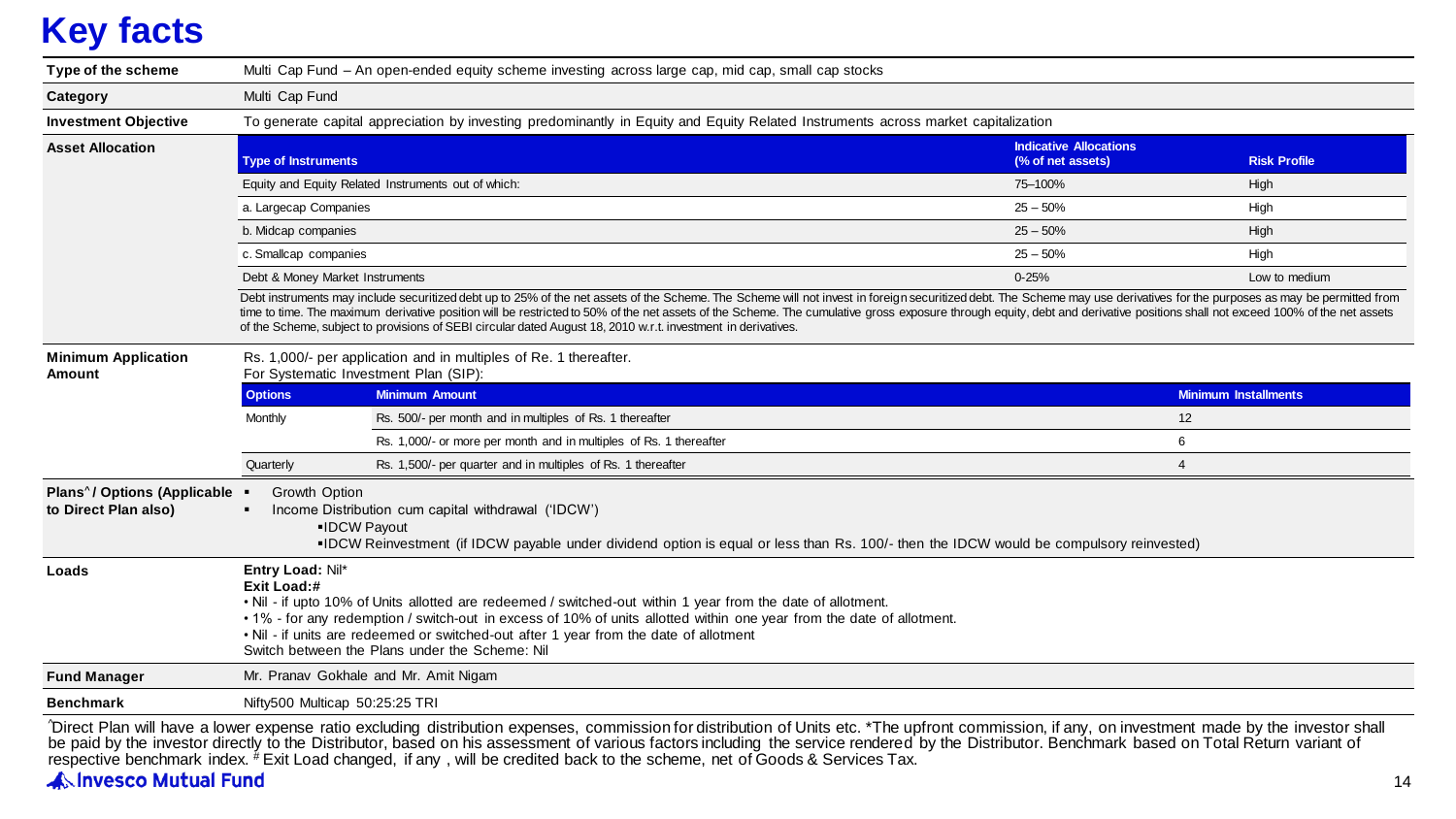# **Performance of other schemes managed Performance as on April 30, 2021**

| <b>Period</b>                                                                                              | <b>Returns (% CAGR)</b> |                  |             |                          |             |                  |             |                  |                          |                          |  |
|------------------------------------------------------------------------------------------------------------|-------------------------|------------------|-------------|--------------------------|-------------|------------------|-------------|------------------|--------------------------|--------------------------|--|
|                                                                                                            |                         | 1 Year           |             | 3 Years                  |             | 5 Years          |             | 7 Years          |                          | 10 Years                 |  |
|                                                                                                            | <b>Fund</b>             | <b>Benchmark</b> | <b>Fund</b> | <b>Benchmark</b>         | <b>Fund</b> | <b>Benchmark</b> | <b>Fund</b> | <b>Benchmark</b> | <b>Fund</b>              | <b>Benchmark</b>         |  |
| Fund Manager: Pranav Gokhale & Taher Badshah                                                               |                         |                  |             |                          |             |                  |             |                  |                          |                          |  |
| Invesco India Dynamic Equity Fund                                                                          | 23.83%                  | 36.43%           | 5.02%       | 11.66%                   | 9.99%       | 13.34%           | 10.95%      | 13.12%           | 10.31%                   | 11.18%                   |  |
| Invesco India Growth Opportunities Fund                                                                    | 43.37%                  | 60.10%           | 8.48%       | 10.96%                   | 14.29%      | 15.60%           | 15.19%      | 15.86%           | 12.75%                   | 12.71%                   |  |
| Invesco India Smallcap Fund                                                                                | 70.34%                  | 100.05%          |             |                          |             | ٠                | ۰           | $\overline{a}$   | ٠                        | $\overline{\phantom{a}}$ |  |
| Fund Manager: Amit Nigam & Nitin Gosar                                                                     |                         |                  |             |                          |             |                  |             |                  |                          |                          |  |
| Invesco India Largecap Fund                                                                                | 39.65%                  | 49.89%           | 8.56%       | 12.22%                   | 11.98%      | 14.70%           | 13.43%      | 13.20%           | 11.08%                   | 11.15%                   |  |
| Fund Managers: Pranav Gokhale & Neelesh Dhamnaskar                                                         |                         |                  |             |                          |             |                  |             |                  |                          |                          |  |
| Invesco India Midcap Fund                                                                                  | 56.25%                  | 80.61%           | 11.44%      | 7.06%                    | 15.68%      | 14.04%           | 18.66%      | 16.81%           | 17.05%                   | 12.79%                   |  |
| Fund Managers: Amit Nigam & Neelesh Dhamnaskar                                                             |                         |                  |             |                          |             |                  |             |                  |                          |                          |  |
| Invesco India Infrastructure Fund                                                                          | 48.49%                  | 71.37%           | 8.01%       | $-0.61%$                 | 13.15%      | 9.58%            | 15.31%      | 8.82%            | 10.92%                   | 7.29%                    |  |
| Managers: Amit Nigam & Dhimant Kothari                                                                     |                         |                  |             |                          |             |                  |             |                  |                          |                          |  |
| Invesco India Tax Plan                                                                                     | 47.65%                  | 53.92%           | 10.47%      | 11.46%                   | 14.63%      | 15.09%           | 16.72%      | 14.43%           | 14.41%                   | 11.84%                   |  |
| Fund Manager: Taher Badshah, Pranav Gokhale (Equity Investments) & Krishna Cheemalapati (Debt Investments) |                         |                  |             |                          |             |                  |             |                  |                          |                          |  |
| Invesco India Equity & Bond Fund                                                                           | 31.11%                  | 36.43%           |             | $\overline{\phantom{a}}$ |             | ۰                |             |                  | $\overline{\phantom{a}}$ |                          |  |
| Fund Manager: Amit Nigam, Dhimant Kothari (Equity Investments) & Krishna Cheemalapati                      |                         |                  |             |                          |             |                  |             |                  |                          |                          |  |
| Invesco India Equity Savings Fund                                                                          | 13.80%                  | 19.56%           |             |                          |             |                  |             |                  | $\overline{\phantom{a}}$ |                          |  |

Past performance may or may not be sustained in future. The performance details provided herein are of existing plan (non - direct plan) – Growth Option. Different plans have different expense structure. Face Value per unit is Rs. 10/-. Returns above 1 year are Compounded Annualized Growth Rate (CAGR). No. of schemes managed - Mr. Pranav Gokhale – 6 & Mr. Amit Nigam - 6. Funds benchmark- Invesco India Dynamic Equity Fund: CRISIL Hybrid 35:65 Aggressive Index: Invesco India Largecap Fund: Nifty 50 TRI; Invesco India Midcap Fund: Nifty Midcap 100 TRI; Invesco India Infrastructure Fund: S&P BSE India Infrastructure TRI; Invesco India Tax Plan: S&P BSE 200 TRI; Invesco India Growth Opportunities Fund : S&P BSE 250 LargeMidCap 65:35 TRI; Invesco India Smallcap Fund: S&P BSE 250 Smallcap TRI; Invesco India Equity & Bond Fund: CRISIL Hybrid 35 + 65 - Aggressive Index; Invesco India Equity Savings Fund: Nifty Equity Savings Index. Fund Managers managing since - Invesco India Dynamic Equity Fund - Pranav Gokhale – June 1, 2018 and Taher Badshah – January 13, 2017; Invesco India Largecap – Amit Nigam – Sep 03, 2020 and Nitin Gosar – March 29, 2018; Invesco India Midcap Fund - Pranav Gokhale – Mar 29, 2018 and Neelesh Dhamnaskar – Jul 18, 2018; Invesco India Infrastructure Fund – Amit Nigam – Sep 03, 2020 and Neelesh Dhamnaskar – June 1, 2018; Invesco India Tax Plan – Amit Nigam – September 03, 2020 and Dhimant Kothari – Mar 29, 2018; Invesco India Growth Opportunities Fund - Taher Badshah – Jan 13, 2017 and Pranav Gokhale – May 19, 2020; Invesco India Smallcap Fund – Taher Badshah – Oct 30, 2018 and Pranav Gokhale – March 01, 2019; Invesco India Equity & Bond Fund - Taher Badshah – June 30, 2018 & Pranav Gokhale – May 19, 2020 (Equity Investments) and Krishna Venkat Cheemalapati – June 30, 2018; Invesco India Equity Savings Fund: Amit Nigam – September 03, 2020 & Dhimant Kothari – May 19, 2020 (Equity Investments) and Krishna Venkat Cheemalapati – March 07, 2019. Invesco India Equity Savings Fund, Invesco India Equity & Bond Fund and Invesco India Smallcap Fund has been in existence for less than 3 years. Benchmark returns are calculated using total return variant of respective benchmark, wherever applicable. Performance data for Invesco India ESG Equity Fund is not provided as the fund has not competed 1 year.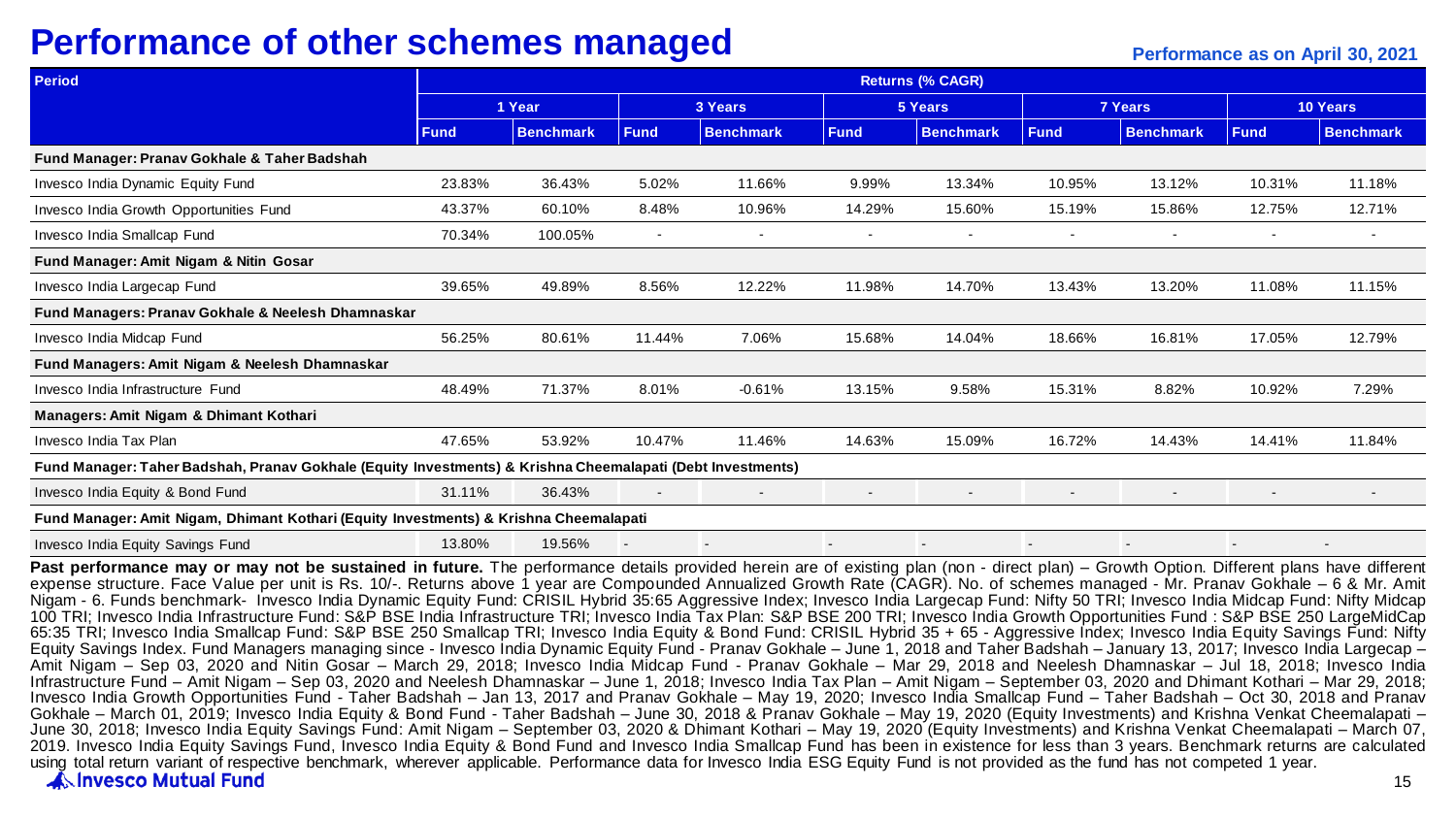#### **SIP Analysis as on April 30, 2021**

**(Rs. 10,000 invested on the first business day of every month) Fund Managers: Taher Badshah & Pranav Gokhale**

| <b>SIP investment</b><br><b>Total amount</b><br>invested (Rs.) |           | <b>Invesco India Growth Opportunities</b><br><b>Fund</b> |                                | S&P BSE 250 Large Midcap 65:35 TRI1 |                      | Nifty 50 TRI <sup>2</sup>                     |                                |
|----------------------------------------------------------------|-----------|----------------------------------------------------------|--------------------------------|-------------------------------------|----------------------|-----------------------------------------------|--------------------------------|
|                                                                |           | Market value (Rs.)                                       | SIP returns (%)<br><b>XIRR</b> | Market value (Rs.)                  | SIP returns (%) XIRR | <b>Market value (Rs.)</b>                     | SIP returns (%)<br><b>XIRR</b> |
| 1 Year                                                         | 120.000   | 145,483                                                  | 41.96%                         | 154,981                             | 58.67%               | 148,586                                       | 47.36%                         |
| 3 Years                                                        | 360,000   | 457,647                                                  | 16.26%                         | 494,168                             | 21.74%               | 472,509                                       | 18.52%                         |
| 5 Years                                                        | 600,000   | 841,365                                                  | 13.51%                         | 894,115                             | 15.98%               | 872,356                                       | 14.98%                         |
| 7 Years                                                        | 840,000   | 1,326,673                                                | 12.84%                         | 1,409,436                           | 14.54%               | 1,345,319                                     | 13.23%                         |
| 10 Years                                                       | 1,200,000 | 2.527.140                                                | 14.26%                         | 2,633,575                           | 15.03%               | 2,393,635                                     | 13.24%                         |
| Since Inception                                                | 1,650,000 | 4,485,479                                                | 13.51%                         | 4,594,439                           | 13.82%               | 4,063,793                                     | 12.24%                         |
|                                                                |           |                                                          |                                |                                     |                      | Fund Managers: Pranav Gokhale & Taher Badshah |                                |

| <b>SIP investment</b> | <b>Total amount</b> | <b>Invesco India Dynamic Equity Fund</b> |                                |                              | <b>CRISIL Hybrid 35 + 65 - Aggressive Index<sup>1</sup></b> | Nifty 50 TRI <sup>2</sup>    |                                |
|-----------------------|---------------------|------------------------------------------|--------------------------------|------------------------------|-------------------------------------------------------------|------------------------------|--------------------------------|
|                       | invested (Rs.)      | <b>Market</b><br>value (Rs.)             | SIP returns (%)<br><b>XIRR</b> | <b>Market</b><br>value (Rs.) | SIP returns (%) XIRR                                        | <b>Market</b><br>value (Rs.) | SIP returns (%)<br><b>XIRR</b> |
| Year                  | 120,000             | 133,937                                  | 22.41%                         | 140.809                      | 33.94%                                                      | 148.586                      | 47.36%                         |
| 3 Years               | 360,000             | 417,996                                  | 9.97%                          | 462,353                      | 16.98%                                                      | 472.509                      | 18.52%                         |
| 5 Years               | 600,000             | 741.954                                  | 8.44%                          | 843.429                      | 13.61%                                                      | 872.356                      | 14.98%                         |
| 7 Years               | 840.000             | .137.595                                 | 8.53%                          | 1,313,892                    | 12.57%                                                      | 1,345,319                    | 13.23%                         |
| 10 Years              | 1,200,000           | 2,072,785                                | 10.54%                         | 2,323,964                    | 12.69%                                                      | 2,393,635                    | 13.24%                         |
| Since Inception       | 1,630,000           | 3.554.956                                | 10.79%                         | 3.860.227                    | 11.88%                                                      | 3,985,512                    | 12.30%                         |

Past performance may or may not be sustained in future. The performance details provided herein are of existing plan (non - direct plan) – Growth Option. Different plans have different expense structure. Load is not taken into consideration. Benchmark Returns are calculated using Total Return variant of respective Benchmark Index. <sup>1</sup> Scheme Benchmark. <sup>2</sup> Additional Benchmark. . For performance of other schemes managed by the fund managers, please refer to the slide on 'Performance of other schemes managed'. <sup>1</sup>Scheme Benchmark. Inception date: Invesco India Dynamic Equity Fund- 04 October, 2007. Invesco India Invesco India Growth Opportunities Fund– 9 August, 2007.

Note: XIRR method is used to calculate SIP returns. The above investment simulation is for illustrative purpose only and should not be construed as a promise on minimum returns and safeguard of capital. Invesco Asset Management (India) Private Limited/Invesco Mutual Fund is not quaranteeing or promising or forecasting any returns. SIP does not ensure a profit or quarantee protection against a loss in a declining market. Please refer SIP Enrolment Form or contact nearest ISC for Load Structure.<br>A Invesco Mutual Fund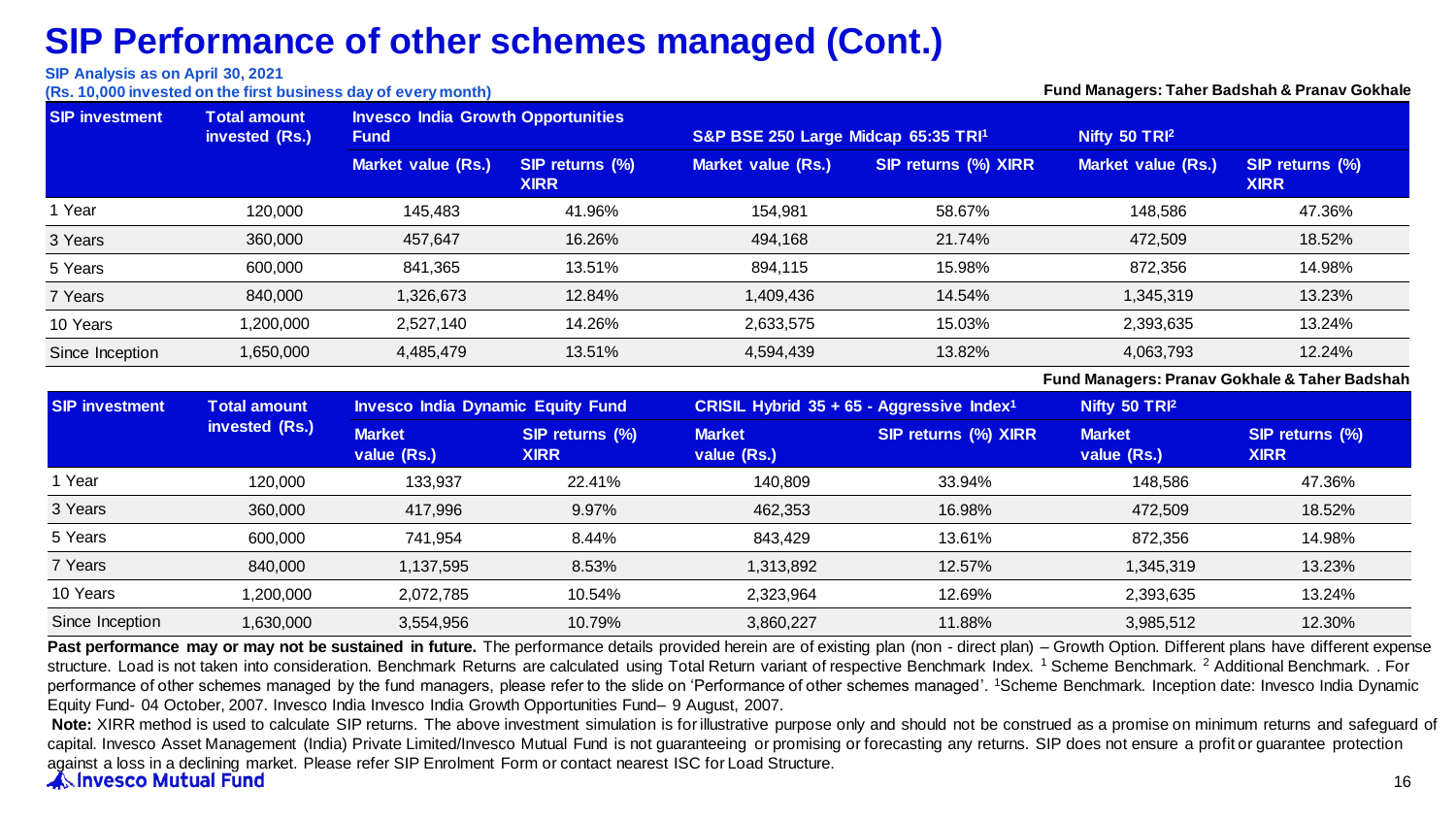#### **SIP Analysis as on April 30, 2021**

**(Rs. 10,000 invested on the first business day of every month)**

#### **Fund Managers: Taher Badshah and Pranav Gokhale**

| <b>SIP investment</b> | <b>Total amount</b> | <b>Invesco India Smallcap Fund</b> |                                |                    | S&P BSE 250 Small Cap Index TRI1 | Nifty 50 TRI <sup>2</sup> |                                |
|-----------------------|---------------------|------------------------------------|--------------------------------|--------------------|----------------------------------|---------------------------|--------------------------------|
|                       | invested (Rs.)      | Market value (Rs.)                 | SIP returns (%)<br><b>XIRR</b> | Market value (Rs.) | SIP returns (%) XIRR             | Market value (Rs.)        | SIP returns (%)<br><b>XIRR</b> |
| 1 Year                | 120.000             | 162.986                            | 73.15%                         | 175.653            | 96.77%                           | 148.586                   | 47.36%                         |
| Since Inception       | 300,000             | 438.522                            | 32.22%                         | 448.897            | 34.40%                           | 390,302                   | 21.74%                         |

**Fund Managers: Pranav Gokhale & Neelesh Dhamnaskar**

| <b>SIP investment</b> | <b>Total amount</b><br>invested (Rs.) | <b>Invesco India Midcap Fund</b> |                                | Nifty Midcap 100 TRI1     |                          | Nifty 50 TRI <sup>2</sup> |                                |
|-----------------------|---------------------------------------|----------------------------------|--------------------------------|---------------------------|--------------------------|---------------------------|--------------------------------|
|                       |                                       | <b>Market value (Rs.)</b>        | SIP returns (%)<br><b>XIRR</b> | <b>Market value (Rs.)</b> | SIP returns (%) XIRR     | Market value (Rs.)        | SIP returns (%)<br><b>XIRR</b> |
| Year                  | 120.000                               | 152,053                          | 53.46%                         | 166,955                   | 80.46%                   | 148.586                   | 47.36%                         |
| 3 Years               | 360,000                               | 499,293                          | 22.49%                         | 512,929                   | 24.45%                   | 472.509                   | 18.52%                         |
| 5 Years               | 600,000                               | 900,851                          | 16.29%                         | 873,704                   | 15.04%                   | 872,356                   | 14.98%                         |
| 7 years               | 840,000                               | 1,431,744                        | 14.98%                         | 1,379,939                 | 13.94%                   | 1,345,319                 | 13.23%                         |
| 10 years              | 1,200,000                             | 3.043.808                        | 17.72%                         | 2,657,305                 | 15.20%                   | 2,393,635                 | 13.24%                         |
| Since Inception       | $\overline{\phantom{a}}$              |                                  | $\blacksquare$                 | $\blacksquare$            | $\overline{\phantom{a}}$ | $\overline{\phantom{a}}$  | $\overline{\phantom{0}}$       |

Past performance may or may not be sustained in future. The performance details provided herein are of existing plan (non - direct plan) – Growth Option. Different plans have different expense structure. Load is not taken into consideration. Benchmark Returns are calculated using Total Return variant of respective Benchmark Index (TRI). The scheme has been in existence for less than 3 years. <sup>1</sup> Scheme Benchmark. <sup>2</sup> Additional Benchmark. Inception date: Invesco India Smallcap Fund - 30 October, 2018, Invesco India Midcap Fund - 19 April, 2007. Returns for other periods not available as the Scheme was close-ended and re-opened for purchase on 20th April, 2010, first SIP installment is taken as 1st May 2010. For performance of other schemes managed by the fund managers, please refer to the slide on 'Performance of other schemes managed'. <sup>1</sup>Scheme Benchmark.

Note: XIRR method is used to calculate SIP returns. The above investment simulation is for illustrative purpose only and should not be construed as a promise on minimum returns and safeguard of capital. Invesco Asset Management (India) Private Limited/Invesco Mutual Fund is not guaranteeing or promising or forecasting any returns. SIP does not ensure a profit or guarantee protection against a loss in a declining market. Please refer SIP Enrolment Form or contact nearest ISC for Load Structure.

### A Invesco Mutual Fund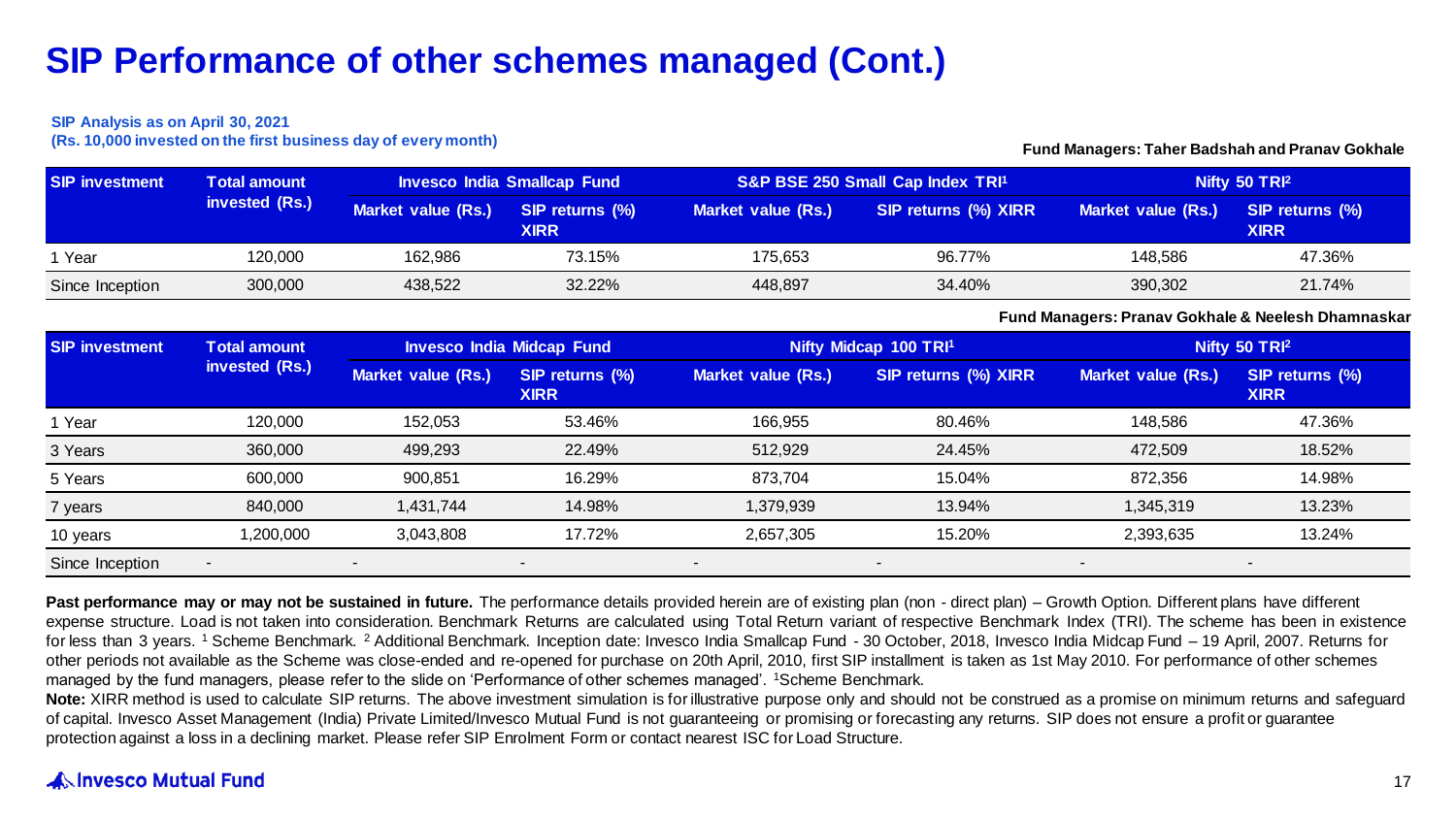#### **SIP Analysis as on April 30, 2021**

**(Rs. 10,000 invested on the first business day of every month) Fund Managers: Amit Nigam & Dhimant Kothari** 

| <b>SIP</b> investment | Total amount<br>invested (Rs.) | <b>Invesco India Tax Plan</b> |                                | <b>S&amp;P BSE 200 TRI1</b>  |                      | Nifty 50 TRI <sup>2</sup>    |                                |
|-----------------------|--------------------------------|-------------------------------|--------------------------------|------------------------------|----------------------|------------------------------|--------------------------------|
|                       |                                | <b>Market</b><br>value (Rs.)  | SIP returns (%)<br><b>XIRR</b> | <b>Market</b><br>value (Rs.) | SIP returns (%) XIRR | <b>Market</b><br>value (Rs.) | SIP returns (%)<br><b>XIRR</b> |
| 1 Year                | 120.000                        | 148.810                       | 47.76%                         | 151.289                      | 52.11%               | 148.586                      | 47.36%                         |
| 3 Years               | 360,000                        | 476,075                       | 19.06%                         | 481,201                      | 19.83%               | 472,509                      | 18.52%                         |
| 5 Years               | 600,000                        | 869,168                       | 14.83%                         | 878.647                      | 15.27%               | 872,356                      | 14.98%                         |
| 7 Years               | 840,000                        | 1,372,465                     | 13.79%                         | 1,370,058                    | 13.74%               | 1,345,319                    | 13.23%                         |
| 10 Years              | 1,200,000                      | 2.713.081                     | 15.58%                         | 2,498,015                    | 14.04%               | 2,393,635                    | 13.24%                         |
| Since Inception       | 1,720,000                      | 5,656,280                     | 15.26%                         | 4,612,130                    | 12.76%               | 4,362,826                    | 12.08%                         |

#### **Fund Managers: Taher Badshah and Pranav Gokhale (Equity) & Krishna Cheemalapati (Debt)**

| <b>SIP investment</b> | Total amount<br>invested (Rs.) | <b>Invesco India Equity &amp; Bond Fund</b> |                                | CRISIL Hybrid 35 + 65- Aggressive<br>Index <sup>1</sup> |                      | Nifty 50 TRI <sup>2</sup> |                                |
|-----------------------|--------------------------------|---------------------------------------------|--------------------------------|---------------------------------------------------------|----------------------|---------------------------|--------------------------------|
|                       |                                | Market value (Rs.)                          | SIP returns (%)<br><b>XIRR</b> | <b>Market value (Rs.)</b>                               | SIP returns (%) XIRR | <b>Market value (Rs.)</b> | SIP returns (%)<br><b>XIRR</b> |
| 1 Year                | 120,000                        | 138.116                                     | 29.39%                         | 140.809                                                 | 33.94%               | 148.586                   | 47.36%                         |
| Since Inception       | 340,000                        | 407,882                                     | 12.96%                         | 434.251                                                 | 17.62%               | 444.110                   | 19.32%                         |

Past performance may or may not be sustained in future. The performance details provided herein are of existing plan (non - direct plan) - Growth Option. Different plans have different expense structure. Load is not taken into consideration. Benchmark Returns are calculated using Total Return variant of respective Benchmark Index. . For performance of other schemes managed by the fund managers, please refer to the slide on 'Performance of other schemes managed'. <sup>1</sup>Scheme Benchmark. <sup>1</sup> Scheme Benchmark. <sup>2</sup> Additional Benchmark. Inception date: Invesco India Equity & Bond Fund – 30 June 2018, Invesco India Tax Plan: 29 December 2006

Note: XIRR method is used to calculate SIP returns. The above investment simulation is for illustrative purpose only and should not be construed as a promise on minimum returns and safeguard of capital. Invesco Asset Management (India) Private Limited/Invesco Mutual Fund is not guaranteeing or promising or forecasting any returns. SIP does not ensure a profit or guarantee protection against a loss in a declining market. Please refer SIP Enrolment Form or contact nearest ISC for Load Structure.

### **ANINVESCO Mutual Fund**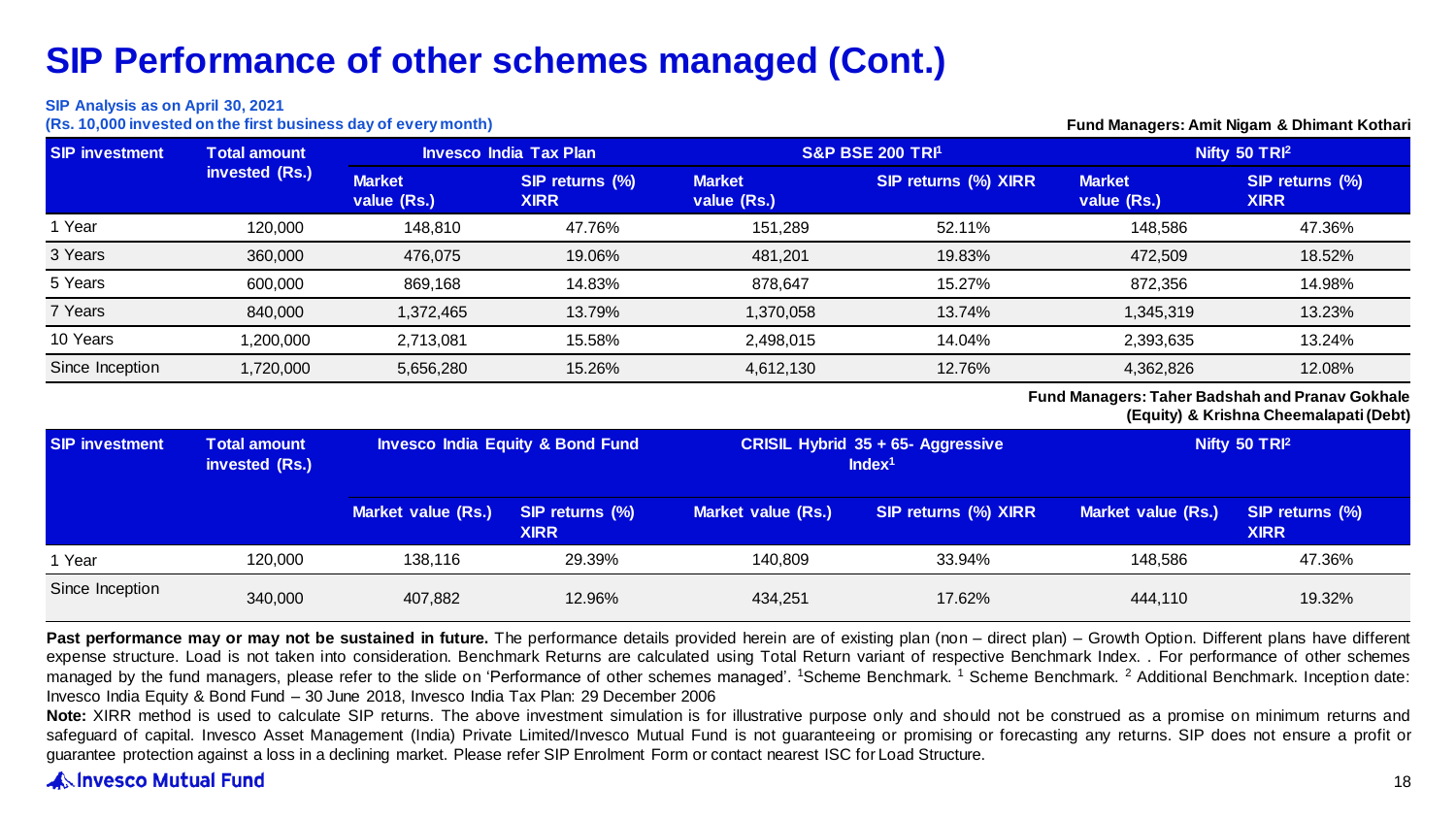#### **SIP Analysis as on April 30, 2021 (Rs. 10,000 invested every month)**

**Fund Managers: Amit Nigam and Dhimant Kothari (Equity) & Krishna Cheemalapati (Debt)**

| <b>SIP investment</b> | <b>Total amount</b><br>invested (Rs.) | <b>Invesco India Equity Savings Fund</b> |                                | Nifty Equity Savings Index <sup>1</sup> |                      | CRISIL 10 Yr Gilt Index <sup>2</sup> |                                |
|-----------------------|---------------------------------------|------------------------------------------|--------------------------------|-----------------------------------------|----------------------|--------------------------------------|--------------------------------|
|                       |                                       | Market value (Rs.)                       | SIP returns (%)<br><b>XIRR</b> | Market value (Rs.)                      | SIP returns (%) XIRR | Market value (Rs.)                   | SIP returns (%)<br><b>XIRR</b> |
| 1 Year                | 120.000                               | 128.051                                  | 12.78%                         | 131.485                                 | 18.37%               | 122.703                              | 4.24%                          |
| Since Inception       | 260,000                               | 287.381                                  | 9.21%                          | 298.254                                 | 12.77%               | 280,340                              | 6.88%                          |

**Fund Managers: Amit Nigam and Nitin Gosar**

| <b>SIP investment</b> | <b>Total amount</b><br>invested (Rs.) | Invesco India Largecap Fund |                                | Nifty 50 TRI <sup>1</sup> |                      | <b>SP BSE Sensex TRI2</b> |                                |
|-----------------------|---------------------------------------|-----------------------------|--------------------------------|---------------------------|----------------------|---------------------------|--------------------------------|
|                       |                                       | <b>Market value (Rs.)</b>   | SIP returns (%)<br><b>XIRR</b> | Market value (Rs.)        | SIP returns (%) XIRR | Market value (Rs.)        | SIP returns (%)<br><b>XIRR</b> |
| 1 Year                | 120.000                               | 143.059                     | 37.79%                         | 148.586                   | 47.36%               | 145.818                   | 42.54%                         |
| 3 Years               | 360,000                               | 451,116                     | 15.25%                         | 472,509                   | 18.52%               | 468.369                   | 17.90%                         |
| 5 Years               | 600.000                               | 808.917                     | 11.91%                         | 872,356                   | 14.98%               | 878.944                   | 15.28%                         |
| 7 Years               | 840.000                               | 1.249.128                   | 11.15%                         | 345,319                   | 13.23%               | 1,355,326                 | 13.44%                         |
| 10 Years              | 1,200,000                             | 2,288,071                   | 12.40%                         | 2,393,635                 | 13.24%               | 2.417.966                 | 13.43%                         |
| Since Inception       | 1,410,000                             | 2,934,633                   | 11.84%                         | 3,057,308                 | 12.48%               | 3,092,133                 | 12.66%                         |

Past performance may or may not be sustained in future. The performance details provided herein are of existing plan (non - direct plan) – Growth Option. Different plans have different expense structure. Load is not taken into consideration. Benchmark Returns are calculated using Total Return variant of respective Benchmark Index (TRI). Invesco India Equity Savings Fund has been in existence for less than 3 years. For performance of other schemes managed by the fund managers, please refer to the slide on 'Performance of other schemes managed'. <sup>1</sup>Scheme Benchmark. <sup>1</sup> Scheme Benchmark. <sup>2</sup> Additional Benchmark. Inception date: Invesco India Equity Savings Fund – 07th March 2009, Invesco India Largecap Fund – 21st August, 2009.

Note: XIRR method is used to calculate SIP returns. The above investment simulation is for illustrative purpose only and should not be construed as a promise on minimum returns and safeguard of capital. Invesco Asset Management (India) Private Limited/Invesco Mutual Fund is not guaranteeing or promising or forecasting any returns. SIP does not ensure a profit or guarantee protection against a loss in a declining market. Please refer SIP Enrolment Form or contact nearest ISC for Load Structure.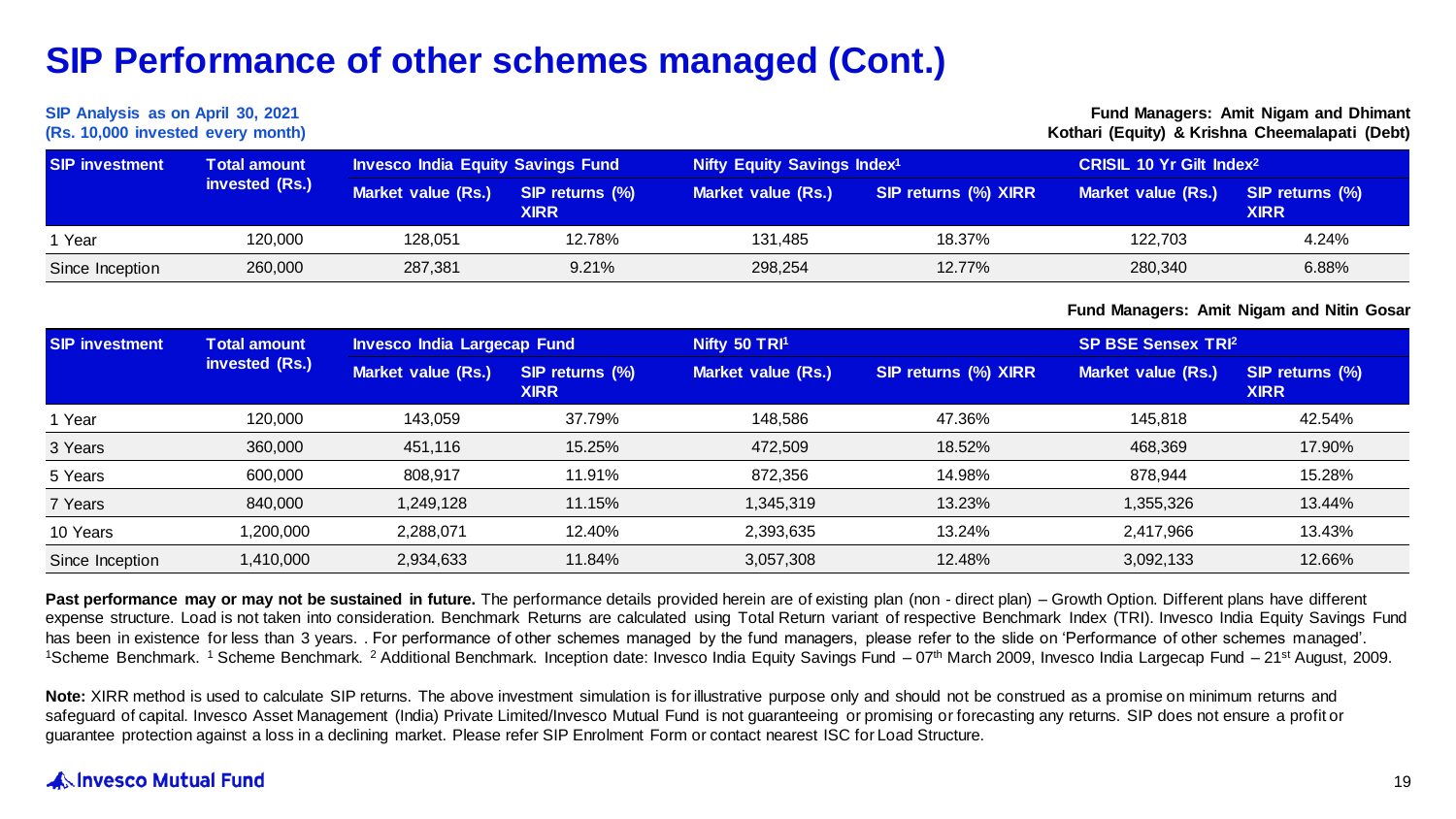#### **SIP Analysis as on April 30, 2021**

**(Rs. 10,000 invested on the first business day of every month)**

**Fund Managers: Amit Nigam & Neelesh Dhamnaskar**

| <b>SIP investment</b> | <b>Total amount</b> |                                          |                          |                                   |                          |                           |                                |  |
|-----------------------|---------------------|------------------------------------------|--------------------------|-----------------------------------|--------------------------|---------------------------|--------------------------------|--|
|                       | invested (Rs.)      | <b>Invesco India Infrastructure Fund</b> |                          | S&P BSE India Infrastructure TRI1 |                          | Nifty 50 TRI <sup>2</sup> |                                |  |
|                       |                     | <b>Market value (Rs.)</b>                | SIP returns (%) XIRR     | Market value (Rs.)                | SIP returns (%) XIRR     | <b>Market value (Rs.)</b> | SIP returns (%)<br><b>XIRR</b> |  |
| 1 Year                | 120,000             | 152,169                                  | 53.67%                   | 169.259                           | 84.74%                   | 148,586                   | 47.36%                         |  |
| 3 Years               | 360,000             | 484,888                                  | 20.37%                   | 465.598                           | 17.48%                   | 472.509                   | 18.52%                         |  |
| 5 Years               | 600,000             | 849,438                                  | 13.89%                   | 748.964                           | 8.81%                    | 872,356                   | 14.98%                         |  |
| 7 Years               | 840,000             | 1,288,206                                | 12.01%                   | 1,100,489                         | 7.60%                    | 1,345,319                 | 13.23%                         |  |
| 10 Years              | 1,200,000           | 2,456,326                                | 13.73%                   | 1,884,885                         | 8.74%                    | 2,393,635                 | 13.24%                         |  |
| Since Inception       |                     | $\overline{\phantom{a}}$                 | $\overline{\phantom{a}}$ | ۰                                 | $\overline{\phantom{a}}$ | $\blacksquare$            |                                |  |

Past performance may or may not be sustained in future. The performance details provided herein are of existing plan (non - direct plan) - Growth Option. Different plans have different expense structure. Load is not taken into consideration. For performance of other schemes managed by the fund managers, please refer to the slide on 'Performance of other schemes managed'. 'Scheme Benchmark. <sup>2</sup>Additional Benchmark. Inception date: Invesco India Infrastructure Fund – 21 November, 2007. Returns for other periods not available for Invesco India Infrastructure Fund as the Scheme was close-ended and re-opened for purchase on November 23, 2010, first SIP installment is taken as December 1, 2010.

Note: XIRR method is used to calculate SIP returns. The above investment simulation is for illustrative purpose only and should not be construed as a promise on minimum returns and safeguard of capital. Invesco Asset Management (India) Private Limited/Invesco Mutual Fund is not guaranteeing or promising or forecasting any returns. SIP does not ensure a profit or guarantee protection against a loss in a declining market. Please refer SIP Enrolment Form or contact nearest ISC for Load Structure.

### A Invesco Mutual Fund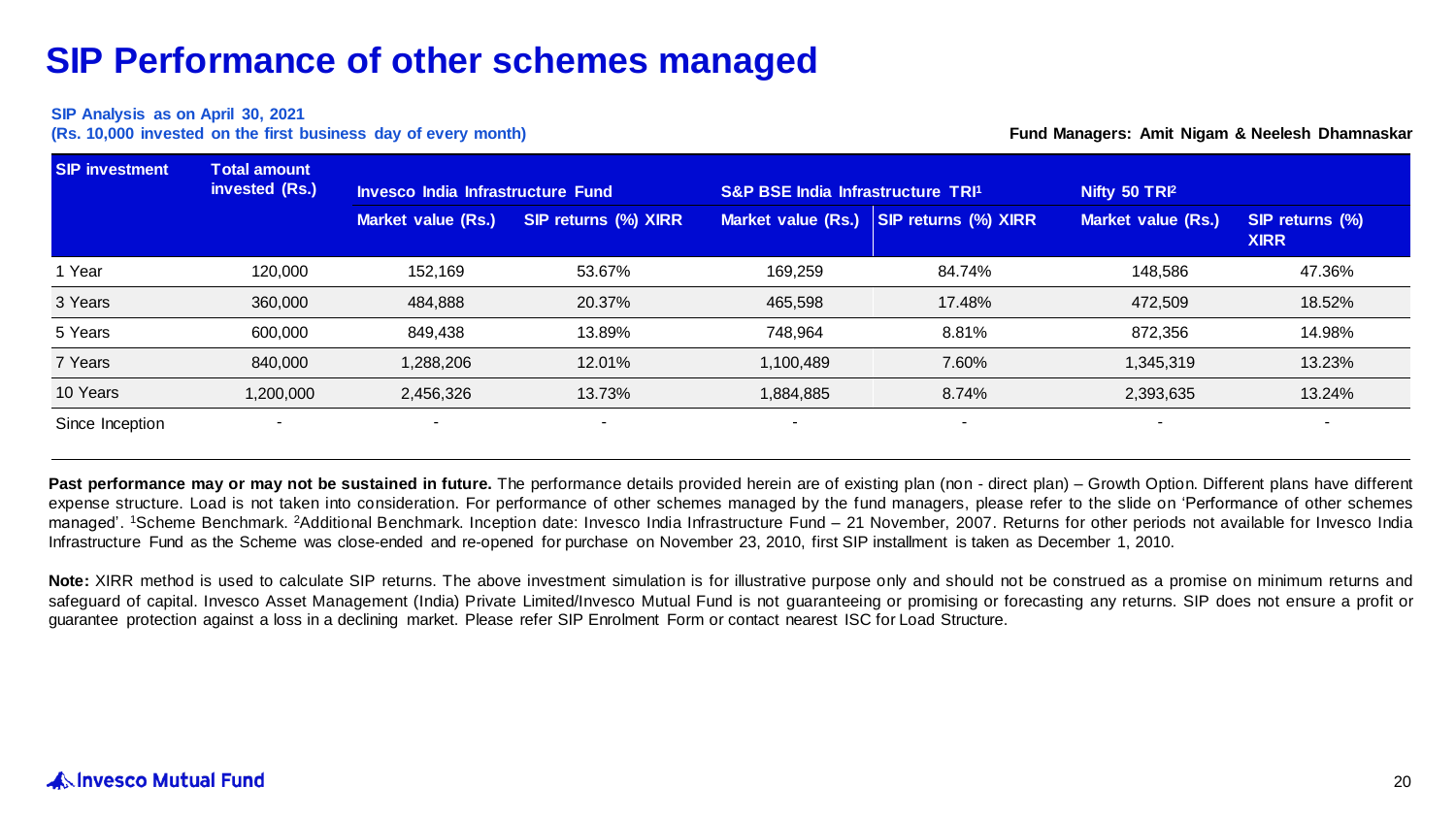### **Disclaimer**

Disclaimer: This document alone is not sufficient and shouldn't be used for the development or implementation of an investment strategy. It should not be construed as investment advice to any party. All figures, charts/graphs and data included in this document are as on date and are subject to change without notice. The data used in this document is obtained by Invesco Asset Management (India) Private Limited from the sources which it considers reliable. While utmost care has been exercised while preparing this document, Invesco Asset Management (India) Private Limited does not warrant the completeness or accuracy of the information and disclaims all liabilities, losses and damages arising out of the use of this information. The content of this document is intended solely for the use of the addressee. If you are not the addressee or the person responsible for delivering it to the addressee, any disclosure, copying, distribution or any action taken or omitted to be taken in reliance on it is prohibited and may be unlawful. The recipient(s) before acting on any information herein should make his/their own investigation and seek appropriate professional advice.

**Mutual Fund investments are subject to market risks, read all scheme related documents carefully.**